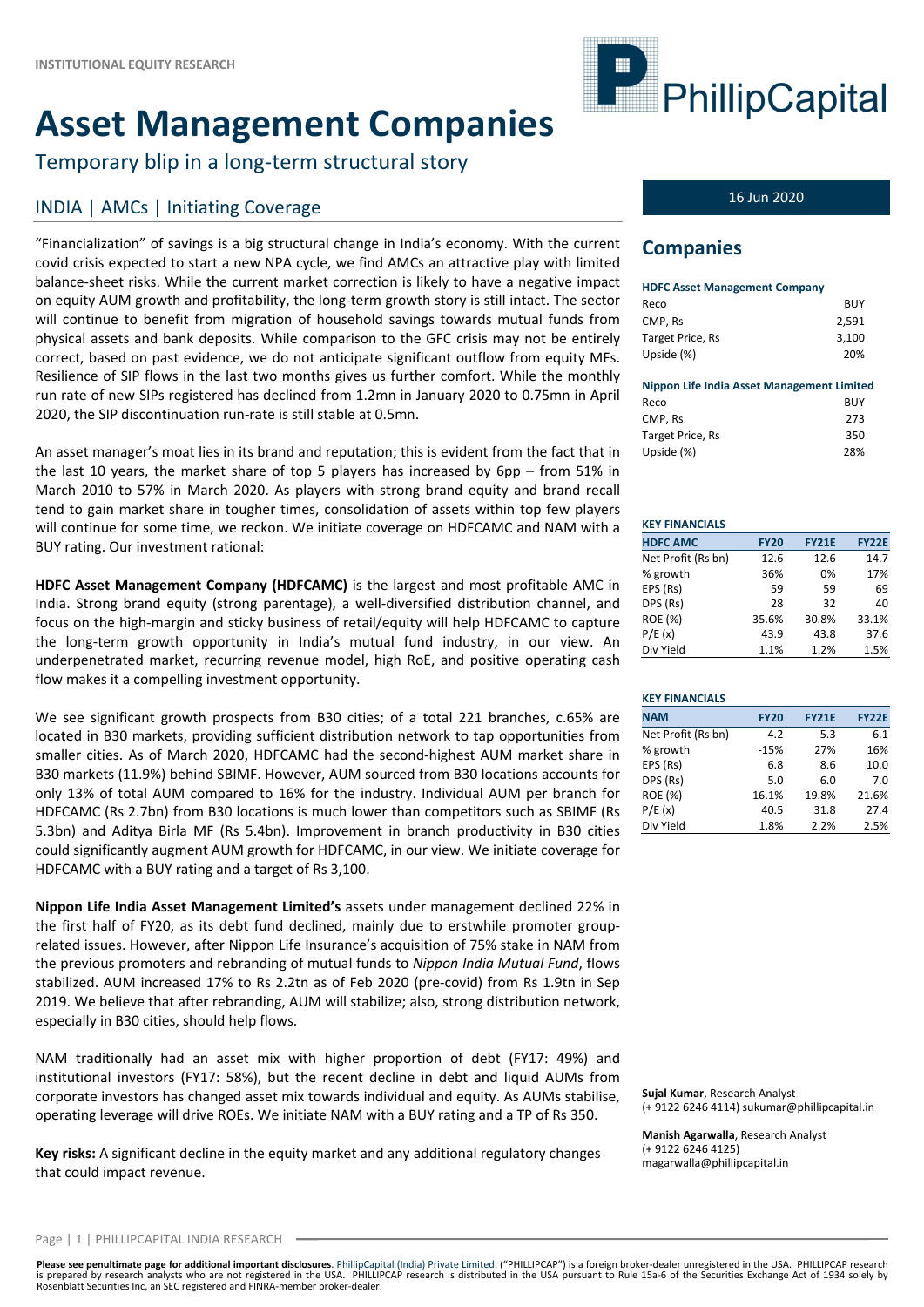### **Growth story unfettered by current crisis**

The Indian mutual fund industry has come a long way in the last 10 years, post GFC. Assets under management (AUMs) grew c.3.5x from Rs 6.1tn as of March 2010 to Rs 22.3tn as of March 2020 (Feb 2020: Rs 28.3tn). Growth has been particularly strong after demonetisation in FY16 due to strong inflows and investment performance. Mutual fund penetration (AUM to GDP) rose from a low of 6.7% in FY12 to c.13% as of FY19. However, recent market correction because of COVID19 crisis raises an important question about the sustainability of the growth story of the Indian assetmanagement business and mutual funds gaining wallet share in the financialization of savings that gained traction over the last few years.





Source: AMFI, PhillipCapital India Research

We believe that the industry continues to have tremendous potential for growth, considering a large untapped market with favourable demographics of a young population. However, in the near term, flow is likely to remain volatile and lower than the last 4‐5 years' average. Our key arguments are:

**1) Historical evidence suggests large‐scale redemption is unlikely:** Over the last 10 years, the mutual fund industry has seen an annual net outflow in just three years. Even during the peak of GFC in FY09, net outflow was just c.6% of opening AUM. Outflows were mainly from debt and liquid funds, which bounced back strongly in FY10 (see chart below). Equity fund flows were relatively stable in FY09 and FY10. In the last 10 years, equity funds saw the worst annual net outflow of c.6‐7% in FY13 and FY14.



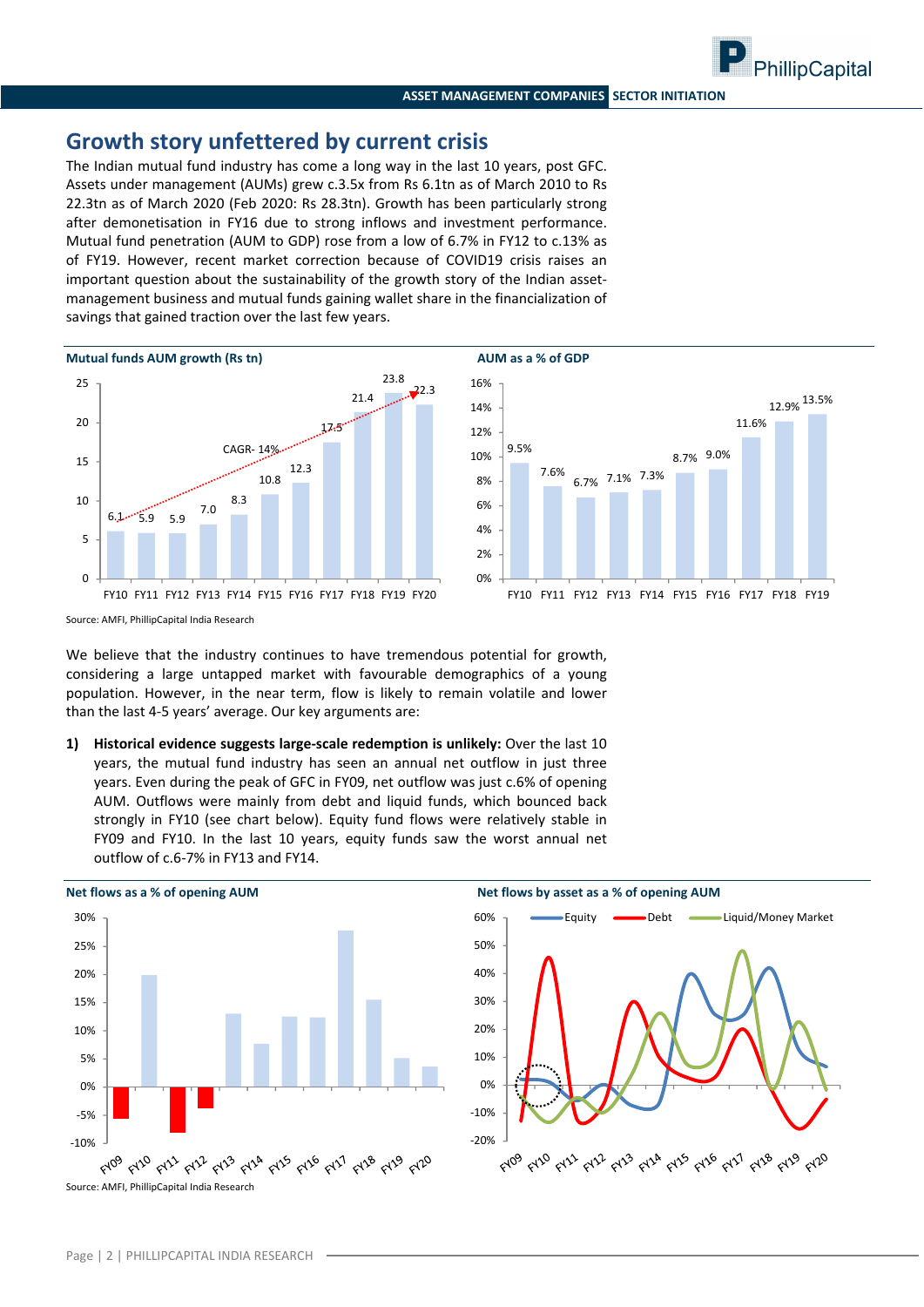Further, fund flows of HDFCAMC have been relatively stable in the last 10 years, with net outflow in just one year (FY11). Fund flow for NAM, however, has been rather volatile, mainly because of their asset mix, as historically, NAM has been a debt-andinstitutional-heavy business, which has higher flow volatility vs. retail equity flows.





Source: SEBI, PhillipCapital India Research

#### **2) Low interest rate to continue to provide tailwinds**

Low interest rates bode well for mutual fund flows, as money moves from low interest rate deposits towards higher yielding products. Savings in India, historically, have been allocated towards physical assets, but with (1) the government's strong stance against black money, (2) diminishing attractiveness of real estate and gold, and (3) improvement in financial education among households, savings are now increasingly shifting towards financial assets.

Within financial assets, the highest allocation traditionally has been to deposits. However, growing equity markets and declining interest rates have resulted in a significant jump in investments into capital markets in recent years, with household allocation to shares and debentures increasing to 8% in FY18 from just 2% in FY15.



Source: RBI, PhillipCapital India Research

With deposit rates in India on a structural decline, mutual funds are expected to become an attractive investment option. We would expect increasing allocation of financial savings towards capital markets and mutual funds to continue.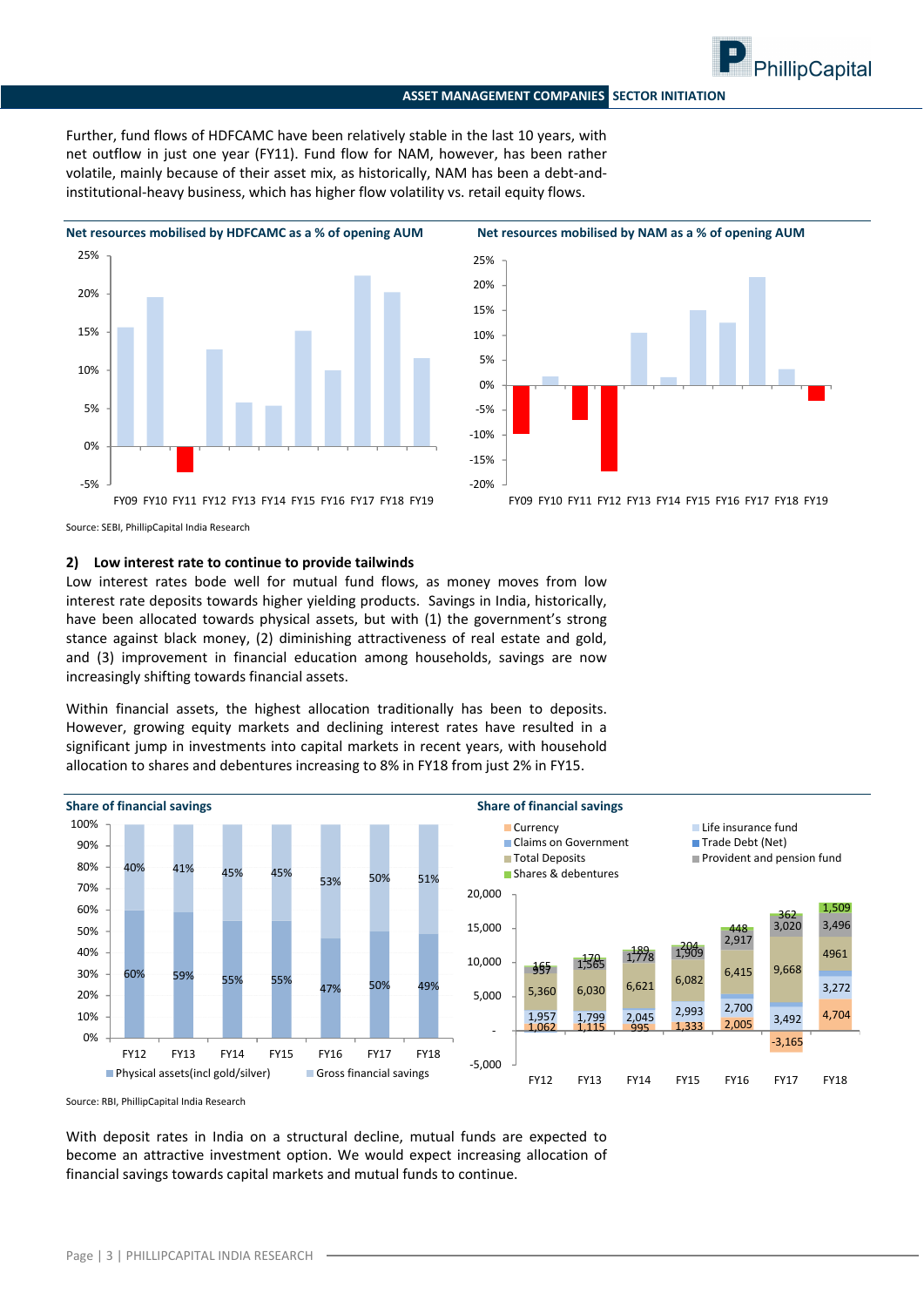







Source: RBI, SBI, PhillipCapital India Research

#### **3) Systematic Investment Plans (SIPs) have been resilient**

Systematic wealth accumulation has gained significance, recently, especially among individual investors. The SIP book size increased to Rs 86.4bn as of March 2020 from Rs 31.2bn as of April 2016. SIP AUM now account for 41% of total equity AUM, up from 37% a year ago. This shows the reliability of SIP flows and is a huge positive for the mutual fund industry, as SIPs aid in building a healthy long-term asset base.

In the last two months, while 'new SIPs registered' has declined significantly (because of the lockdown) discontinued SIPs have been stable.



Source: AMFI, PhillipCapital India Research

HDFC AMC continues to remain a market leader in SIPs, but its market share has declined slightly in recent months. NAM is holding its market share.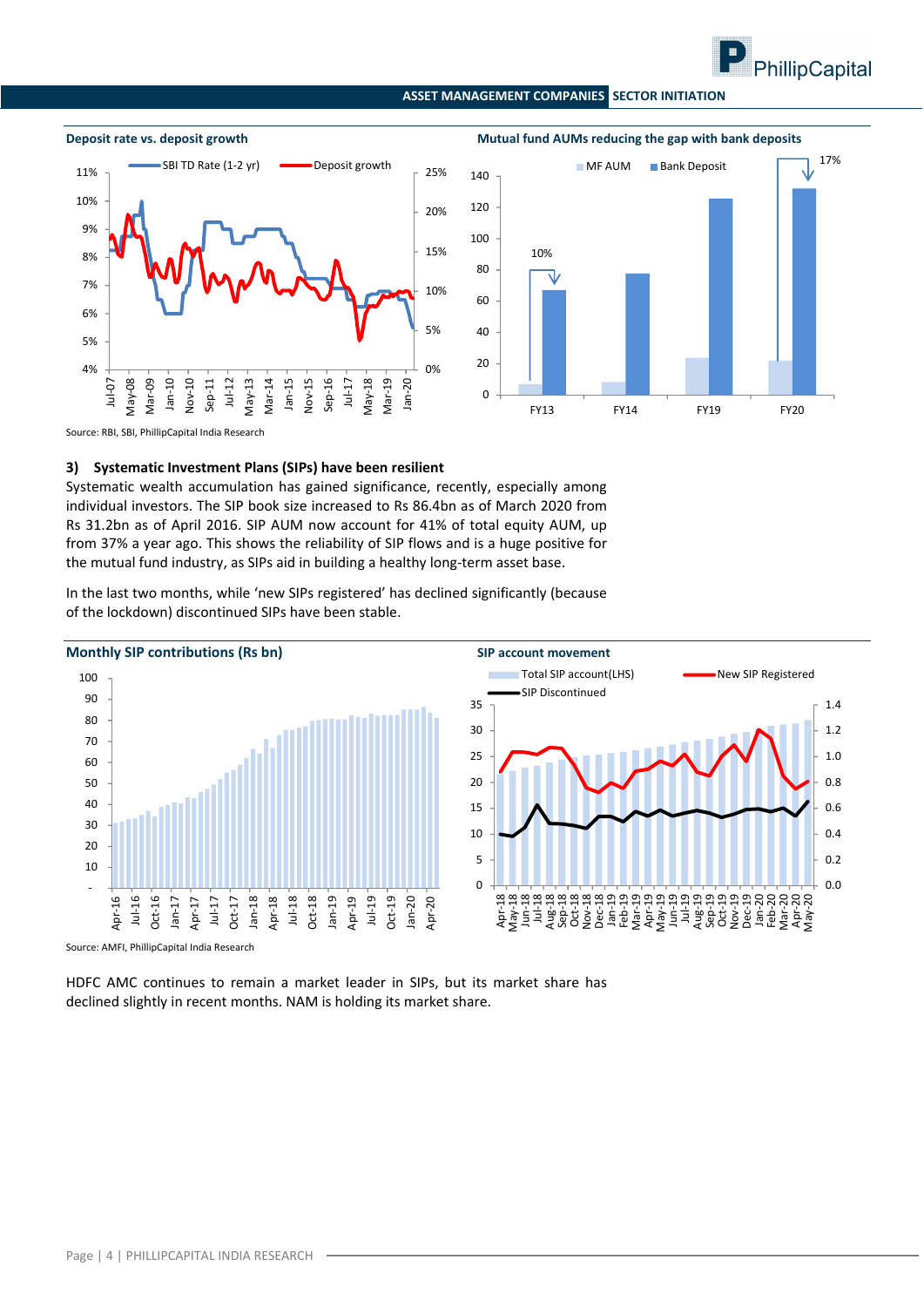



**SIP AUM (Rs bn) SIP market share for HDFCAMC and NAM**



Source: AMFI, Company Presentation, PhillipCapital India Research

#### **4) Mutual funds remain one of the most tax‐efficient products**

There has been an increasing shift towards tax-efficient financial investments such as PPFs (no tax) and shares/debentures (lower tax on long-term capital gains). Over FY12‐18, flows into PPFs and equity/debentures grew by 24% and 45%, respectively, while those in deposits + currency and insurance grew by 7% and 9%. Despite strong flows into shares and debentures, overall share of this in total HH gross financial savings remains small at 8%, and, hence, we believe it has a long-term growth potential.

| Return and tax applicable for various asset classes |               |                     |           |                               |                              |  |  |  |  |  |  |
|-----------------------------------------------------|---------------|---------------------|-----------|-------------------------------|------------------------------|--|--|--|--|--|--|
| <b>Asset Class</b>                                  | <b>Risk</b>   | <b>Tenure</b>       | Liquidity | <b>Return</b>                 | Tax                          |  |  |  |  |  |  |
| Direct Equity                                       | High          | No Tenure           | High      | Nifty 5 Yr CAGR: 5%           | <b>STCG-15%</b>              |  |  |  |  |  |  |
|                                                     |               |                     |           |                               | <b>LTCG-10%</b>              |  |  |  |  |  |  |
| <b>Real Estate</b>                                  | High          | No Tenure           | Low       | 5 yr CAGR: 6%                 | STCG-Added to Income         |  |  |  |  |  |  |
|                                                     |               |                     |           |                               | LTCG-20% (indexation)        |  |  |  |  |  |  |
| Gold                                                | Moderate      | No Tenure           | High      | 5 yr CAGR: 12%                | STCG-Added to Income         |  |  |  |  |  |  |
|                                                     |               |                     |           |                               | LTCG-20% (indexation)        |  |  |  |  |  |  |
| <b>PPF</b>                                          | No Risk       | 15 Years            | Limited   | 7.5%                          | EEE                          |  |  |  |  |  |  |
| Deposit                                             | Low           | 7 days to 10 years  | Limited   | 5%-7%                         | Gets added to Income         |  |  |  |  |  |  |
| <b>NPS</b>                                          | Moderate      | Up to age of 60 Yrs | Limited   | 8%-10%                        | EEE                          |  |  |  |  |  |  |
| <b>Equity MF</b>                                    | Moderate-High | No Tenure           | High      | 5 yr annualised return: 6.2%* | <b>STCG-15%</b>              |  |  |  |  |  |  |
|                                                     |               |                     |           |                               | LTCG-10% above Rs 0.1mn gain |  |  |  |  |  |  |
| Debt MF                                             | Moderate-High | No Tenure           | High      | 5 yr annualised return: 7.9%* | STCG-Income based            |  |  |  |  |  |  |
|                                                     |               |                     |           |                               | LTCG-20% (indexation)        |  |  |  |  |  |  |

Source: PhillipCapital India Research

\* AUM weighted average of 164 equity fund; \*\* AUM weighted average of 156 debt (ex‐liquid) funds

#### **Recurring revenue model provides cushion to inflow cyclicality**

Asset management business is generally perceived to be high-beta and cyclical, with negative impact on profitability because of outflows and negative market movement, but a recurring revenue model and cost discipline in bad times provides a cushion to this cyclicality.

As shown in the table below, in the last 12 years (since FY08) we had eight years where either there was net outflow or negative investment performance, however HDFCAMC's PBT growth continues to remain stable. NAM's profitability has been slightly volatile, especially in the last two years, largely because of erstwhile promoter‐related issues. Also, AMCs with stronger brand equity tend to gain market share during bad times.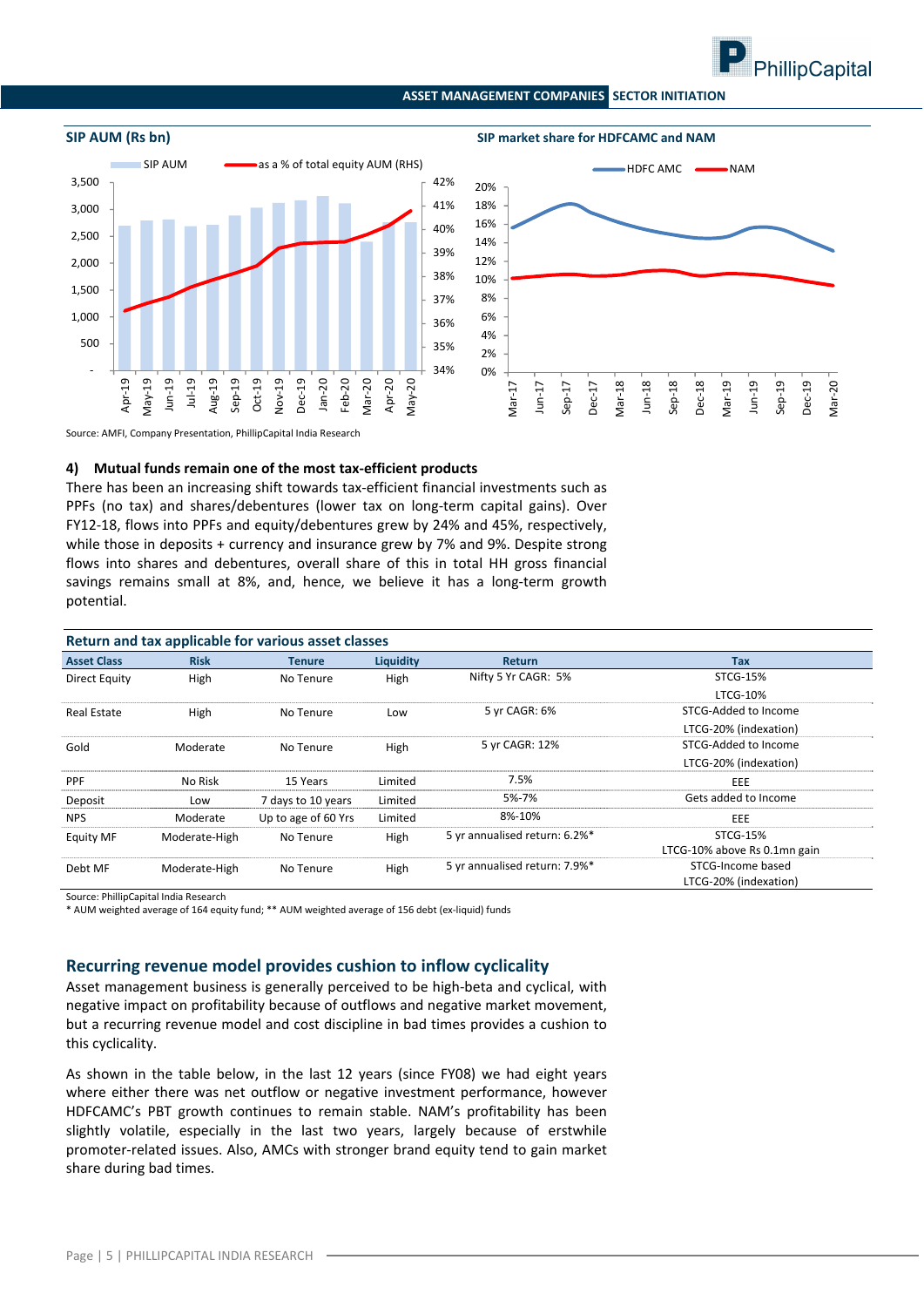

|             | AMCs PBT growth has weak correlation to flows and market performance |                                                           |                 |                   |                 |                    |                   |                |                      |  |  |  |
|-------------|----------------------------------------------------------------------|-----------------------------------------------------------|-----------------|-------------------|-----------------|--------------------|-------------------|----------------|----------------------|--|--|--|
|             |                                                                      | Industry (as a % of opening AUM)                          |                 |                   | <b>HDFC AMC</b> | ,,,,,,,,,,,,,,,    |                   | <b>RNAM</b>    |                      |  |  |  |
|             | <b>Net Flow</b>                                                      |                                                           | <b>Market</b>   |                   | <b>Revenue</b>  |                    |                   | <b>Revenue</b> |                      |  |  |  |
|             | (Total AUM)                                                          | <b>Equity Flow</b>                                        | <b>Movement</b> | <b>AUM Growth</b> | Growth          | <b>PBT Growth:</b> | <b>AUM Growth</b> | <b>Growth</b>  | <b>: PBT Growth:</b> |  |  |  |
| <b>FY08</b> | 47%                                                                  | 40%                                                       | 3%              | 63%               | 71%             | 74%                | 91%               | 86%            | 91%                  |  |  |  |
| <b>FY09</b> | $-6%$                                                                | 2%                                                        | $-39%$          | 25%               | 41%             | 14%                | $-11%$            | 18%            | 24%                  |  |  |  |
| <b>FY10</b> | 20%                                                                  | 1%                                                        | 80%             | 52%               | 39%             | 56%                | 36%               | 47%            | 58%                  |  |  |  |
| <b>FY11</b> | $-8%$                                                                | $-5%$                                                     | 5%              | 2%                | 9%              | 12%                | $-8%$             | 7%             | 14%                  |  |  |  |
| <b>FY12</b> | $-4%$                                                                | 0%                                                        | $-7%$           | 1%                | 1%              | 7%                 | $-23%$            | $-8%$          | 6%                   |  |  |  |
| <b>FY13</b> | 13%                                                                  | $-7%$                                                     | 3%              | 9%                | 14%             | 17%                | 21%               | 11%            | $-24%$               |  |  |  |
| <b>FY14</b> | 8%                                                                   | $-6%$                                                     | 16%             | 9%                | 15%             | 17%                | 9%                | 9%             | 49%                  |  |  |  |
| FY15        | 13%                                                                  | 39%                                                       | 40%             | 36%               | 18%             | 19%                | 32%               | 19%            | 16%                  |  |  |  |
| <b>FY16</b> | 12%                                                                  | 25%                                                       | $-11%$          | 18%               | 40%             | 14%                | 16%               | 37%            | 12%                  |  |  |  |
| <b>FY17</b> | 28%                                                                  | 25%                                                       | 21%             | 25%               | 6%              | 13%                | 33%               | 10%            | 17%                  |  |  |  |
| <b>FY18</b> | 16%                                                                  | 42%                                                       | 6%              | 35%               | 18%             | 32%                | 16%               | 25%            | 21%                  |  |  |  |
| <b>FY19</b> | 5%                                                                   | 13%                                                       | $-2%$           | 18%               | 12%             | 30%                | $-5%$             | $-9%$          | $-3%$                |  |  |  |
| <b>FY20</b> | 4%                                                                   | 7%                                                        | $-25%$          | 8%                | 2%              | 20%                | $-30%$            | $-25%$         | $-18%$               |  |  |  |
|             |                                                                      | Course: AMEL Annual Penert, DhillinCapital India Pessarsh |                 |                   |                 |                    |                   |                | .                    |  |  |  |

Source: AMFI, Annual Report, PhillipCapital India Research

### **Better brands benefit in tougher times**

Stronger brands tend to gain market share during tough times. After GFC, the market share of the top-5 players (SBI MF, HDFCAMC, ICICIPRU, Aditya Birla and NAM) increased by c.4pp from 48% in FY08 to 52% in FY11 (see chart below). Increase in market share was more evident in equity funds, where market share increased by 5pp from 53% in FY09 to 58% in FY11.



Source: AMFI, PhillipCapital India Research

Market share in debt funds, however, declined as other players such as UTI, Franklin, IDFC and LIC gained market share. However, post credit even in FY19 (ILFS) market share of these top‐5 players increased by 2pp from 58% in March 2018 to 60% in March 2020. Further, even among larger players, HDFC AMC has been the biggest beneficiary. We believe HDFCAMC's superior brand and reputation for prudent fund management will continue to help it to maintain its leadership position.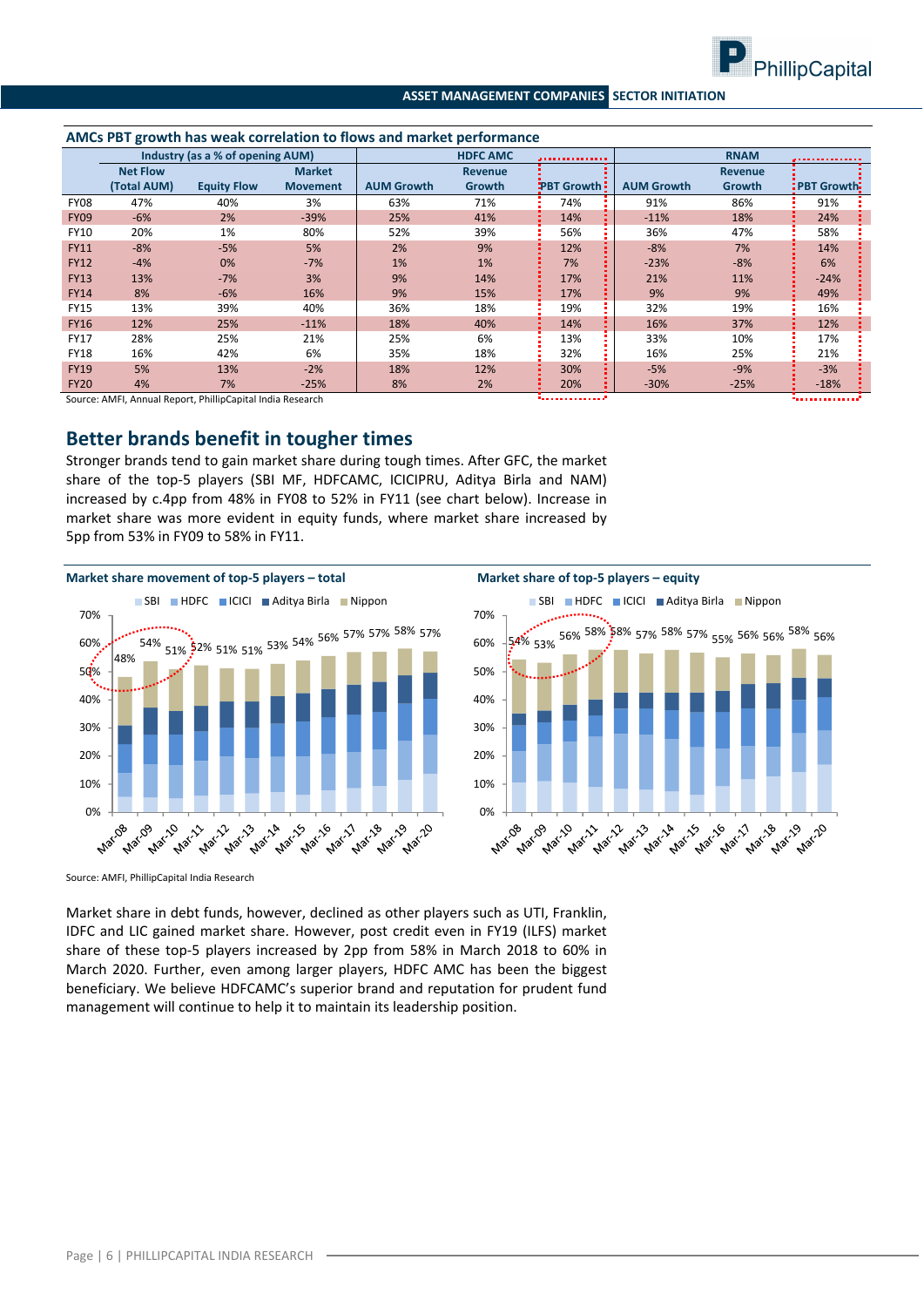





### **Market share of top‐5 players – debt**

Source: AMFI, PhillipCapital India Research

**HDFCAMC gains market share due to flight to safety:** Both debt and liquid funds have seen higher outflows in March 2020 due to Covid and the winding up of a few credit-risk funds by one of the AMCs (see chart below). However, both liquid and debt funds bounced back in subsequent months, as banks continue to cut deposit rates. We believe AMCs with stronger brand equity would benefit and gain market share. HDFCAMC's market share in liquid funds increased by c.4.5pp in April/May (see chart below). We believe that consolidation of assets with few stronger players (due to flight to safety) will also give them some pricing power.



Source: AMFI, PhillipCapital India Research

**Recent board resolution by NAM should provide some confidence:** NAM has recently approved a board resolution to not invest in any debt paper below AA. We believe that such a stance would help it to gain investors' confidence and aid in mobilizing funds. In the table below, we present asset allocation and liquidity of top debt funds for both HDFC AMC and NAM. As shown in the table below, a large part of the investments by these funds are in AAA/sovereign or cash, hence we do not see any liquidity pressure in these funds.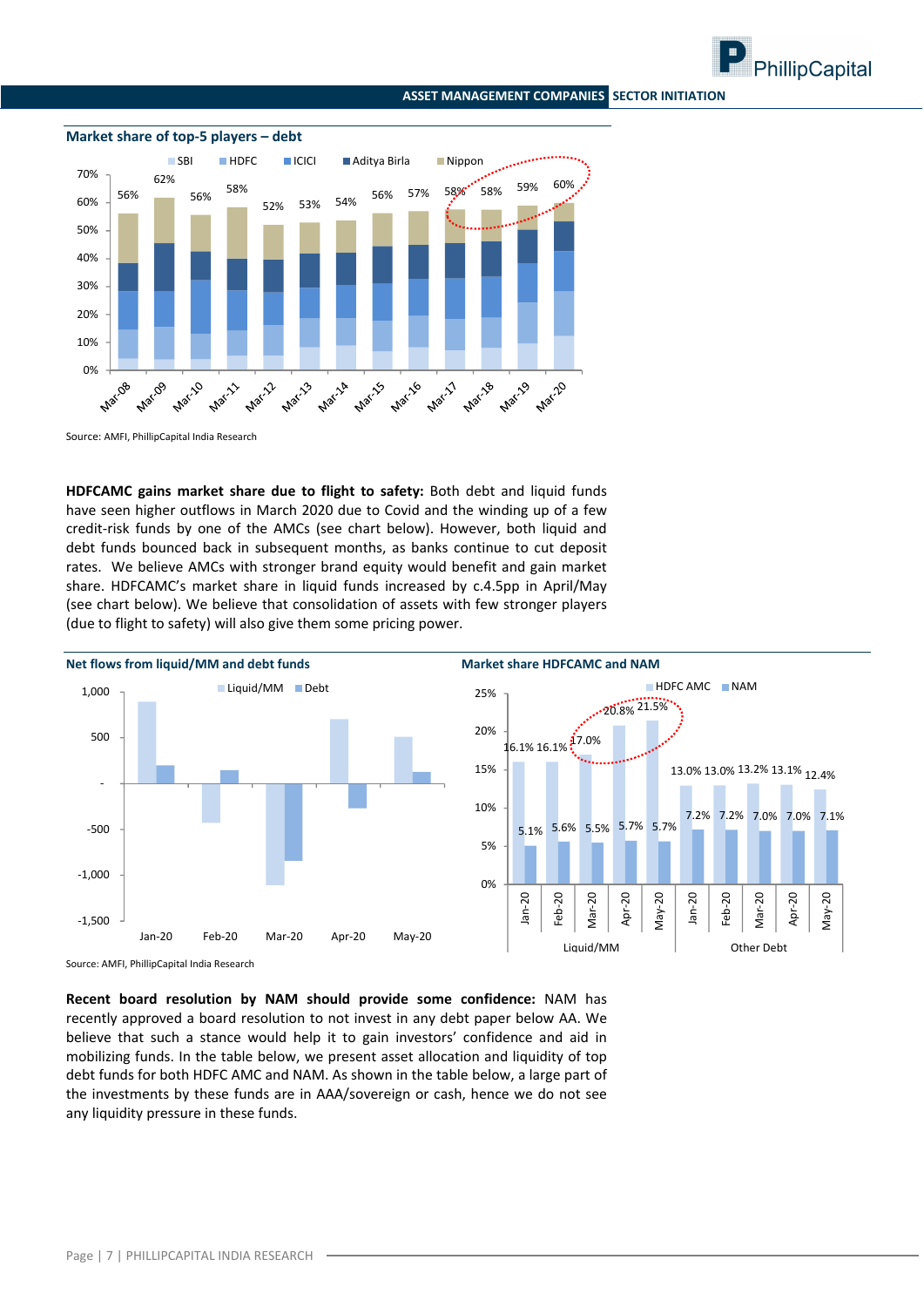

#### **HDFC AMC Debt Fund**

|                                     |            |              |            | <b>Asset allocation</b> | Rating    |               |                  |
|-------------------------------------|------------|--------------|------------|-------------------------|-----------|---------------|------------------|
|                                     |            | Asset in top |            |                         | Corporate |               |                  |
| <b>Fund</b>                         | <b>AUM</b> | 10 Holding   | <b>GOV</b> | Cash                    | bond      | <b>Others</b> | AAA/SOV/A1+/Cash |
| <b>HDFC Low Duration Fund</b>       | 14,519     | 19%          | 25%        | 20%                     | 54%       | 1%            | 81%              |
| <b>HDFC Credit Risk Debt Fund</b>   | 14,249     | 25%          | 15%        | 3%                      | 82%       | 0%            | 29%              |
| <b>HDFC Corporate Bond Fund</b>     | 13,052     | 40%          | 17%        | 4%                      | 79%       | 0%            | 100%             |
| <b>HDFC Short Term Debt Fund</b>    | 11.680     | 22%          | 28%        | 2%                      | 68%       | 2%            | 86%              |
| <b>HDFC Floating Rate Debt Fund</b> | 10,483     | 34%          | 29%        | 19%                     | 51%       | 1%            | 85%              |
| <b>HDFC Ultra Short Term Fund</b>   | 9,120      | 18%          | 9%         | 26%                     | 58%       | 6%            | 99%              |
| HDFC Banking and PSU Debt Fund-2014 | 5,060      | 32%          | 58%        | 1%                      | 41%       | 0%            | 75%              |
| HDFC Hybrid Debt Fund               | 2,554      | 58%          | 37%        | 24%                     | 36%       | 3%            | 36%              |
| <b>HDFC Medium Term Debt Fund</b>   | 1,411      | 49%          | 34%        | 0%                      | 63%       | 3%            | 49%              |

Source: Factsheets, PhillipCapital India Research

| <b>NAM AMC Debt Fund</b>          |            |              |            |                         |                  |               |                  |  |  |  |  |
|-----------------------------------|------------|--------------|------------|-------------------------|------------------|---------------|------------------|--|--|--|--|
|                                   |            |              |            | <b>Asset allocation</b> |                  |               | Rating           |  |  |  |  |
|                                   |            | Asset in top |            |                         | <b>Corporate</b> |               |                  |  |  |  |  |
| <b>Fund</b>                       | <b>AUM</b> | 10 Holding   | <b>GOV</b> | Cash                    | bond             | <b>Others</b> | AAA/SOV/A1+/Cash |  |  |  |  |
| Nippon India Floating rate Fund   | 7,766      | 47%          | 27%        | 3%                      | 59%              | 11%           | 100%             |  |  |  |  |
| Nippon India Short Term Fund      | 7,487      | 43%          | 24%        | 7%                      | 58%              | 11%           | 91%              |  |  |  |  |
| Nippon India Money Market Fund    | 4,957      | 49%          | 11%        | 20%                     | 69%              | 0%            | 100%             |  |  |  |  |
| Nippon India Banking & PSU Debt   | 4,703      | 56%          | 9%         | 1%                      | 87%              | 3%            | 100%             |  |  |  |  |
| Nippon India Low duration Fund    | 4.124      | 47%          | 5%         | 7%                      | 82%              | 6%            | 73%              |  |  |  |  |
| Nippon India Credit Risk Fund     | 3,666      | 61%          | 0%         | 4%                      | 92%              | 4%            | 6%               |  |  |  |  |
| Nippon India Ultra short duration | 1,333      | 64%          | 0%         | 17%                     | 69%              | 14%           | 29%              |  |  |  |  |
| Nippon India Strategic Debt Fund  | 1,151      | 67%          |            | 10%                     | 90%              | 0%            | 17%              |  |  |  |  |
| Nippon India Hybrid bond Fund     | 1,008      | 70%          |            | 3%                      | 70%              | 27%           | 5%               |  |  |  |  |

Source: Factsheets, PhillipCapital India Research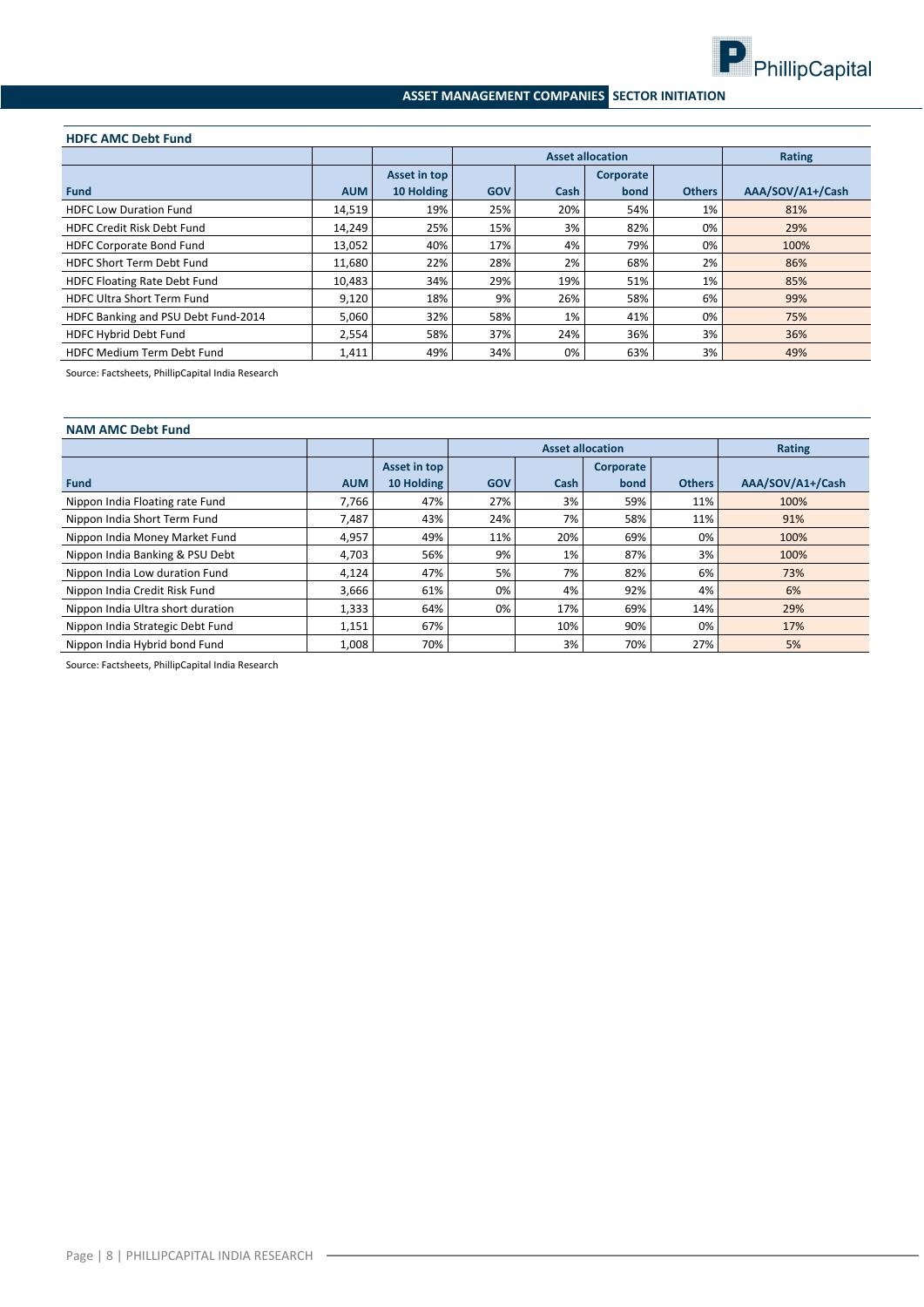PhillipCapital

### **Future growth outlook and opportunity**

India's mutual fund penetration (AUM to GDP) is significantly lower than the world average of 62%, and also lower than many developed economies such as the US (101%), France (76%), Canada (65%), and the UK (57%). It is lower than some emerging economies, too, such as Brazil (59%) and South Africa (49%). Low penetration of mutual funds in India is also evident from the equity mutual fund AUM to market cap ratio of 4% vs. Germany's 51%, 42% in the US, 27% in the UK, and 26% in Brazil. We believe that the industry has tremendous potential for growth, considering that India is a large untapped market with favourable demographics.





Source: Company Presentation, PhillipCapital India Research

In this section, we try to identify the opportunity and growth potential of the mutual fund industry. We see the growth potential for AMCs in India coming from two different sources: (1) Increasing penetration within potential investors, and (2) gaining wallet share of the savings market. We believe both these approaches provide immense growth opportunity for AMCs.

#### **Opportunity size in terms of potential investors**

As of March 2020, India had around 21mn unique mutual‐fund investors, while it had c.1bn bank accounts. We understand that not all bank accounts will be potential MF customers (given the duplicity and higher Jan Dhan accounts), hence we look at PAN cards, the tax return filed, and the number of demat accounts to get a sense of potential customers.



Source: PhillipCapital India Research; \*‐2‐year CAGR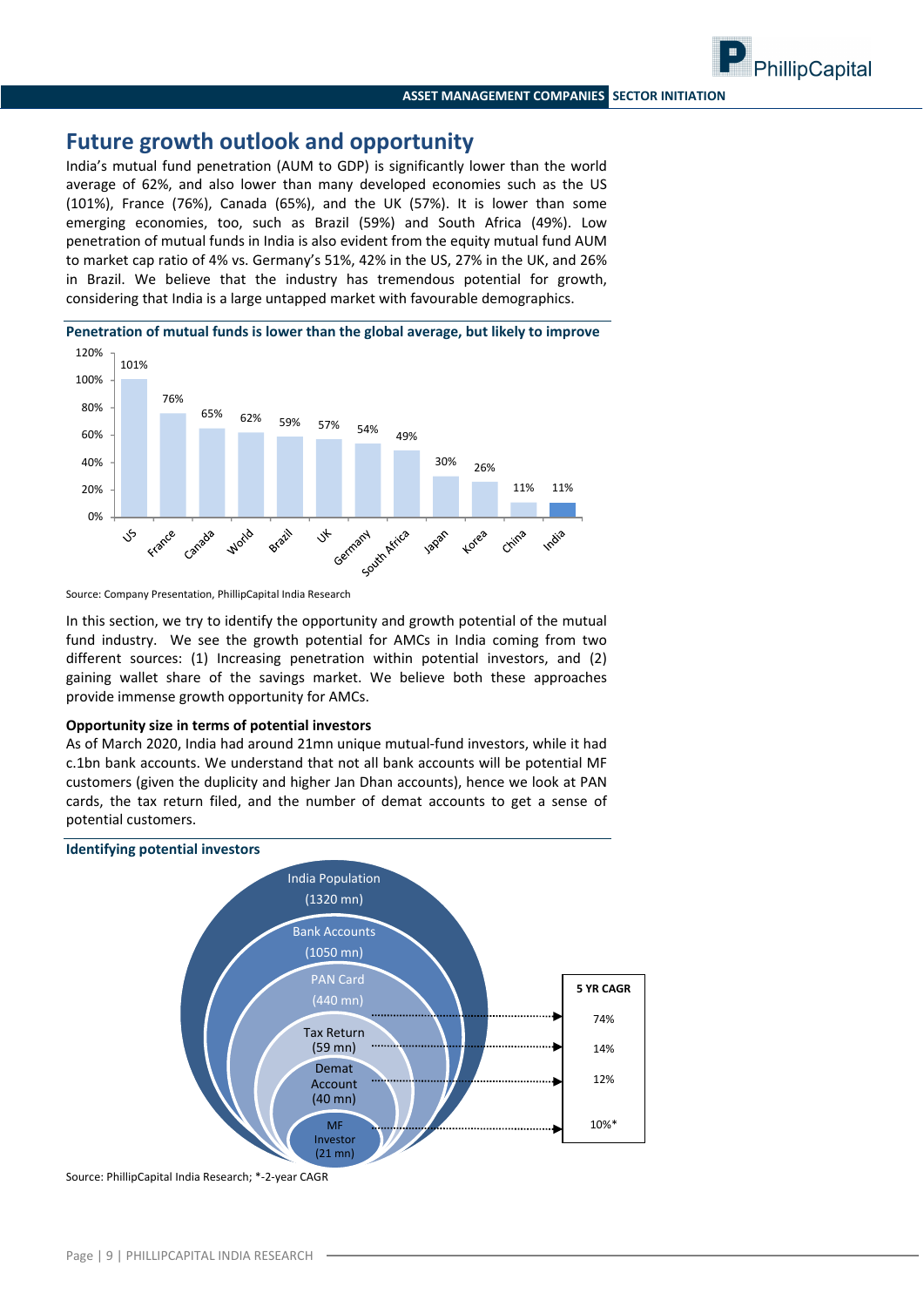

While the number of PAN cards in India is 440mn, the number of tax returns filed and demat accounts are 59mn and 40mn, respectively. Hence, even on conservative estimates, assuming all tax returnee and demat account holders as potential MF investors, penetration of MF investors is just 50%. In addition to this, the potential investor base (tax returns filings and demat account holders) is increasing at 14%/12% respectively (five‐year CAGR).





Source: IT, NSDL, CDSL, PhillipCapital India Research

We believe there may be potential investors who have PAN cards and may not be filing tax returns. The number of tax payers whose tax has been deducted at source and may not have filed returns is c.80mn. Assuming 25% of PAN card holders (on a conservative basis), i.e., around 100mn, are potential customers, penetration declines to c.20%.

#### **Opportunity size in terms of wallet share of financial savings**

India's gross household savings CAGR is 8%. As of FY18, gross household savings for India was c.Rs 37tn, a large part of which was allocated towards physical assets such as real estate, gold, and silver (see chart below). Of the financial savings, about half goes towards deposits and currency, even after which there is a huge opportunity to capture the rest Rs 9tn (c.35% of industry AUM). Hence, increasing allocation towards financial assets and higher wallet share within financial asset allocation provides another huge opportunity for the industry, in our view.

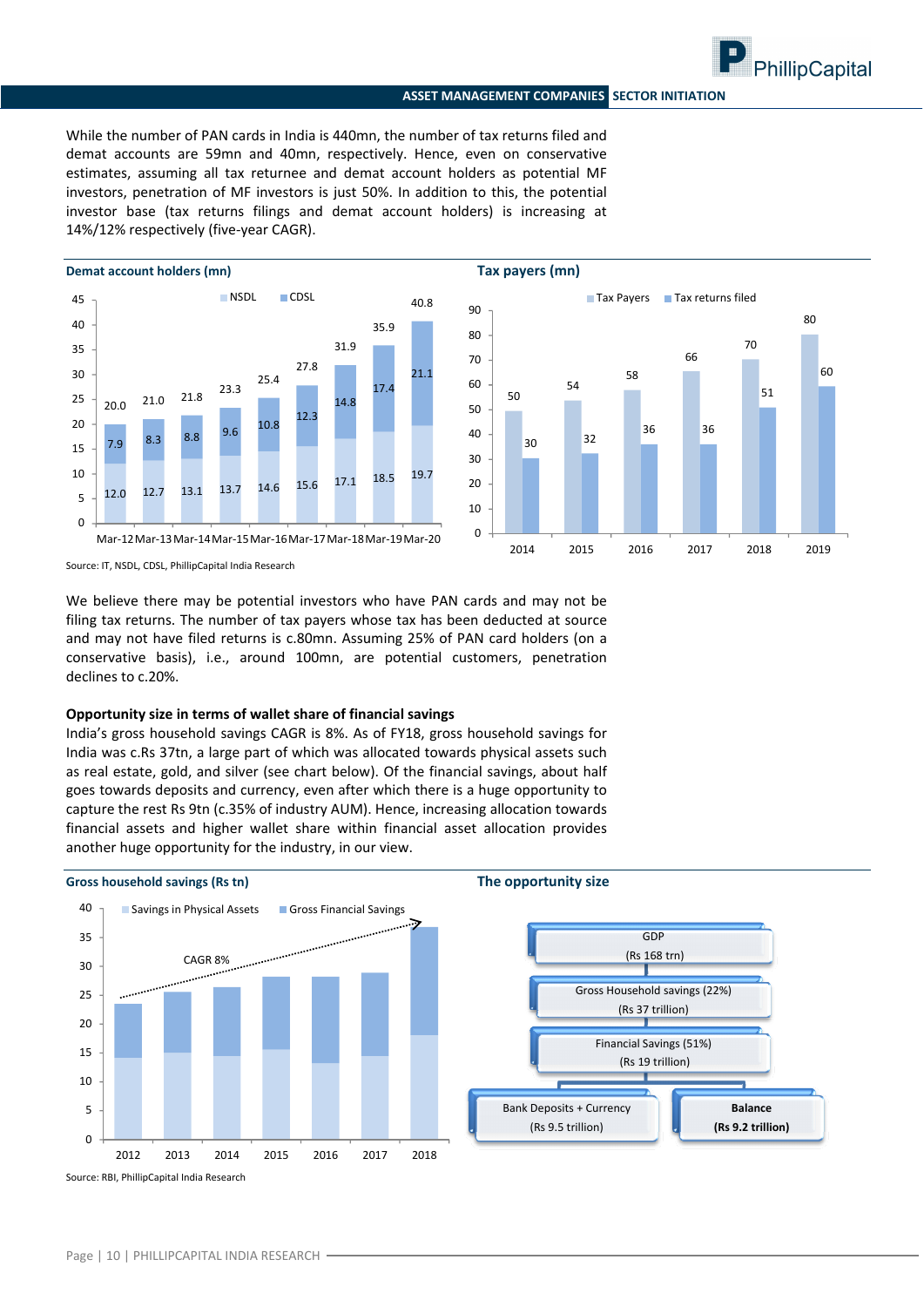#### **Smaller cities offer enormous potential for growth**

In order to increase penetration, SEBI relabelled regions from T15 and B15 to T30 and B30. Growth for B30 registered even faster growth than B15, with its contribution to AUMs increasing from 9% in FY13 to touch 21% in FY20.

However, despite recent growth, mutual fund penetration in B30 continues to be low, when compared to other savings products. Only 21% of mutual fund AUM comes from B30, as opposed to c.65% for savings deposits, c.50% for retail loans, and c.35% for current deposits. Hence, we believe B30 cities provide enormous growth potential ahead.





PhillipCapital

Source: AMFI,RBI, PhillipCapital India Research Mar‐13 Mar‐14 Mar‐15 Mar‐16 Mar‐17 Mar‐18 Mar‐19 Mar‐20

SBIMF holds a leadership position in B30 markets due to its wider distribution reach through SBI branches, with around 23% of SBI AUM sourced from the B30 market. HDFCAMC's market share in B30 is around 12% and just 13% of its AUM is sourced from the B30 market, less than NAM, which sources 17% of its AUM from B30 cities and holds 8% market share.

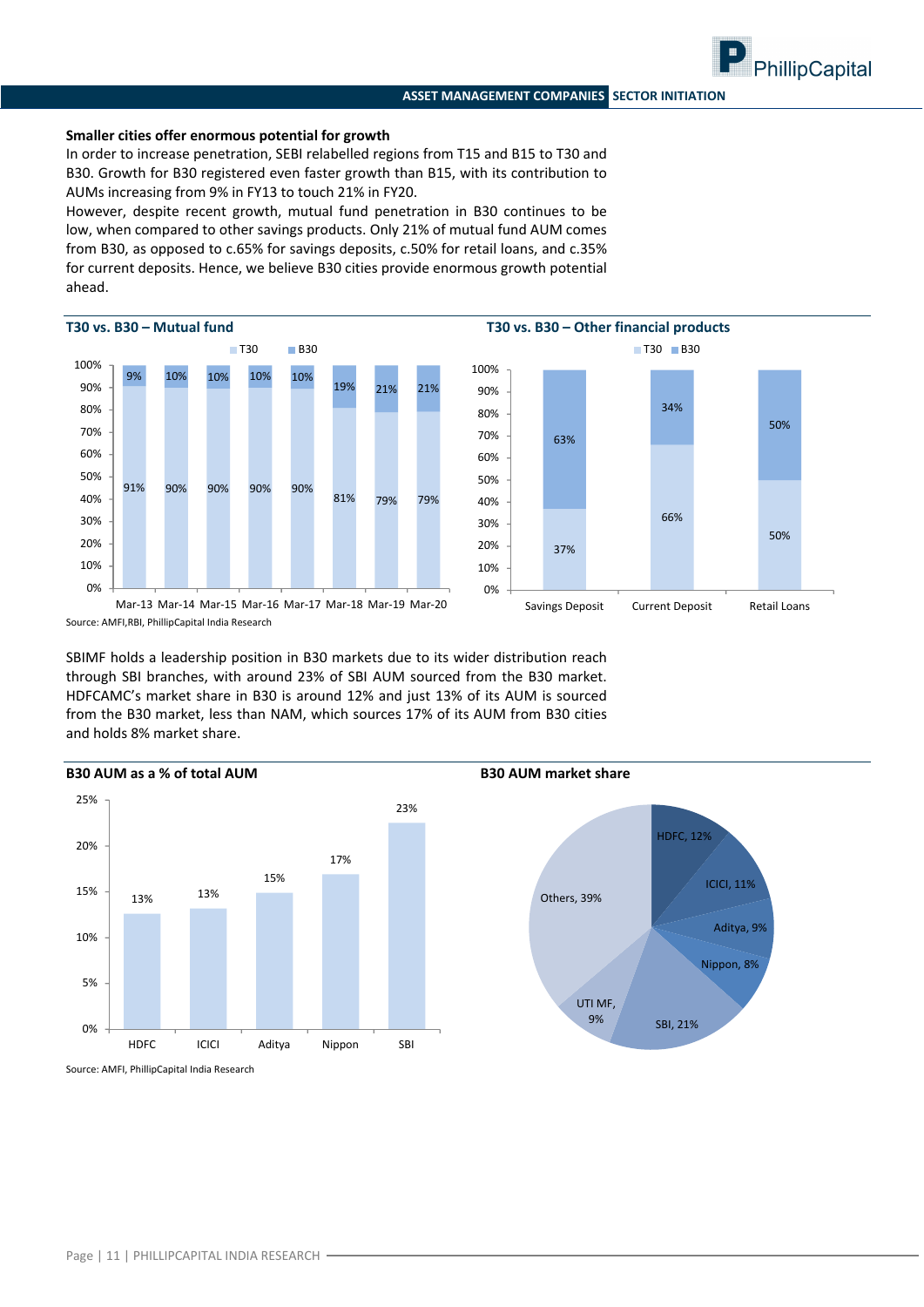### **Equity + retail = Key recipe for growth**

Equity AUM as a proportion of total AUM increased from 25% in March 2014 to 37% in March 2020, before reaching a high of 43% in March 2019, seeing a CAGR of 14% over the last 10 years (see chart below). Growth in equity AUM can be attributed to increasing awareness, financialization of savings, and rise in SIP. During the same period, the share of debt-oriented schemes declined to 35% in FY20 from 57% in FY14, as allocation towards liquid/money market increased.





Source: AMFI, PhillipCapital India Research estimates

HDFC AMC has traditionally been an equity-heavy asset manager while NAM had higher debt AUM, but a decline in debt AUM due to credit events in FY19 and erstwhile promoter‐related issues, shifted NAM's asset mix towards equities (see chart below). As of March 2020, equity contributes 42% of NAM AUM, up from 27% in March 2017. Higher proportion of equity will result in higher gross margins.



Source: Company data, PhillipCapital India Research estimates

#### **Individual investors' AUM outpace institutional segment**

Majority of the industry's assets historically were held by institutional investors, mainly by corporates. However, the share of institutional investments gradually decreased to 48% as of March 2020 from 56% in FY14. This decline in share of institutional investments was largely because of a surge in the investments of individual investors, which grew at a CAGR of 21% during the period to Rs 13.5tn compared with 15% CAGR growth of institutional investments.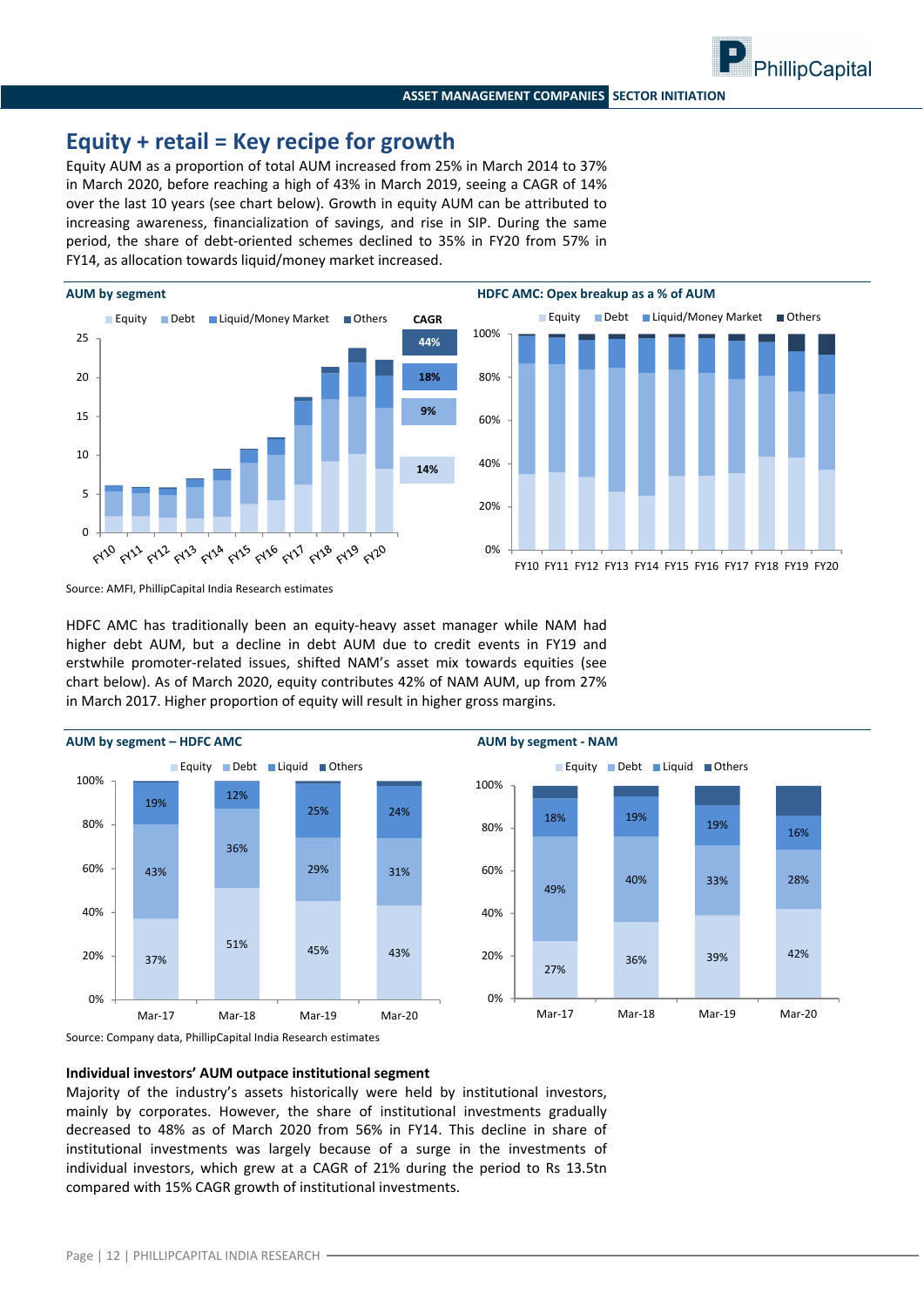



Source: AMFI, PhillipCapital India Research estimates

Individual investments come with longevity; they are mainly invested in equities and are held for longer durations. Growth in individual investments can be attributable to the SIP mode of investing that has gained traction over the last few years. AUMs accumulated through this mode tend to be held for longer durations. Such sticky AUMs are important for AMCs, since it accounts for longevity as well as regularity in inflows.



Source: Company data, PhillipCapital India Research estimates

**Recurring revenue model:** AMCs generate a substantial portion of their revenue from investment management fees that they charge their customers as a percentage of AAAUM. Investment management fees constitute around 90% of total revenue (see chart below). Portfolio management fee and fees charged for other advisory services constitute another 1‐2% of revenue while other income consisting largely of interest and dividend income generated from AMCs' own investment book investment assets contribute the rest.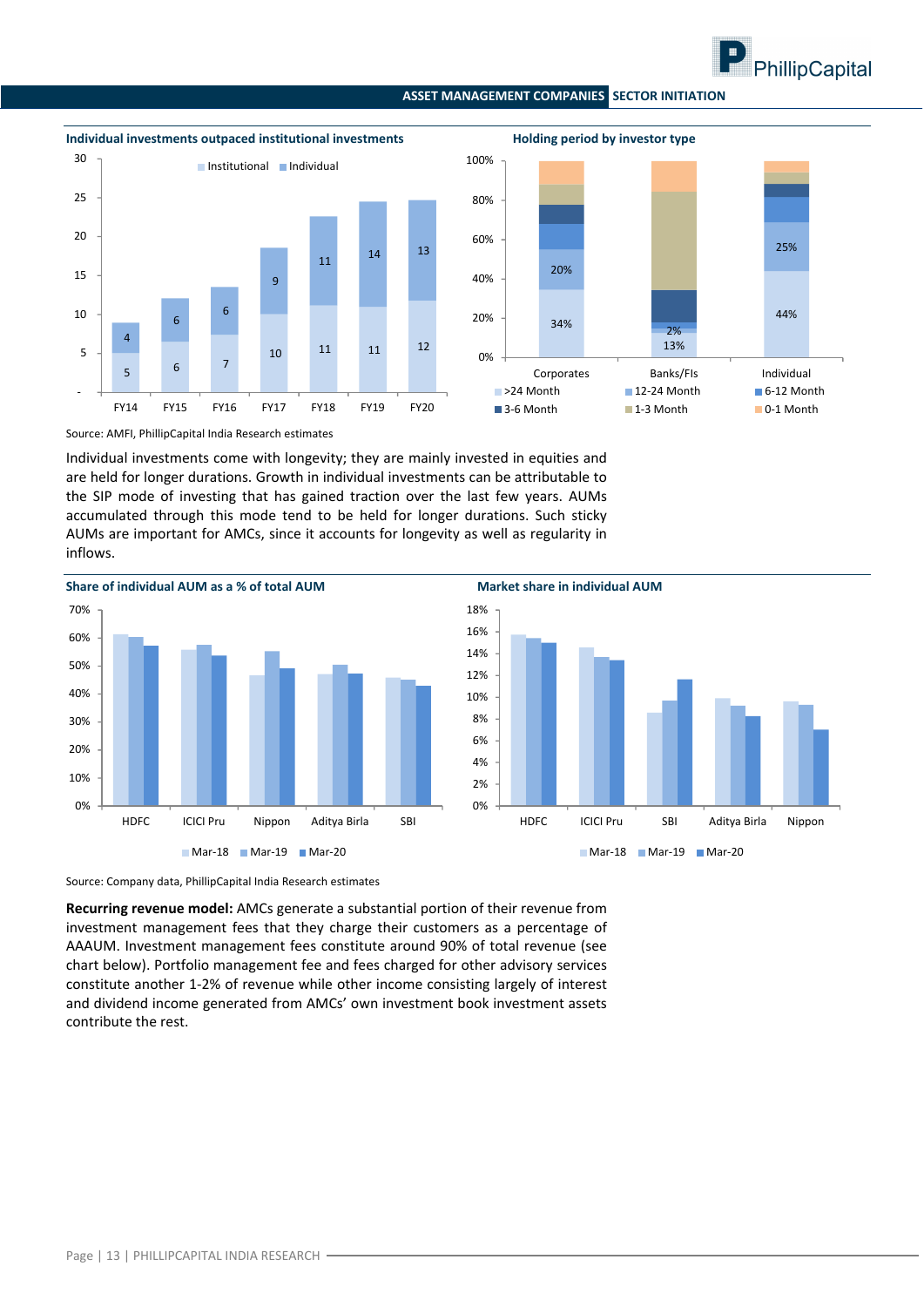



Source: Company data, PhillipCapital India Research estimates

Equity‐oriented schemes have higher management fees compared with non‐equity‐ oriented schemes. Management fee margin for equity schemes is more than double that of debt schemes (see table below). Margins for a liquid scheme are lower, so higher proportion of equity AUMs leads to higher revenue growth.

| Management fee by asset class |               |             |        |  |  |  |  |  |  |
|-------------------------------|---------------|-------------|--------|--|--|--|--|--|--|
| bps                           | <b>Equity</b> | <b>Debt</b> | Liquid |  |  |  |  |  |  |
| <b>Total Expense Ratio</b>    | 179           | 103         | 30     |  |  |  |  |  |  |
| Less Agents commission        | (55)          | (60)        | (10)   |  |  |  |  |  |  |
| Less Other expenses           | (14)          | (3)         | (3)    |  |  |  |  |  |  |
| Less GST                      | (16)          | (5)         | (01)   |  |  |  |  |  |  |
| <b>Management fee</b>         | 94            | 35          | 16     |  |  |  |  |  |  |

Source: PhillipCapital India Research

Equity funds contribute a significant part of AMCs' revenues. We estimate equity funds to contribute to c.74%/75% of MF revenues for HDFC AMC/NAM in FY20 (see table below), while debt/liquid MFs contribute 18%/19% and 4%/6%.

|                | Revenue by asset class |                    |                |                |               |                    |                    |                |                |
|----------------|------------------------|--------------------|----------------|----------------|---------------|--------------------|--------------------|----------------|----------------|
| <b>HDFCAMC</b> | AAUM(Rs bn)            | <b>Yield (bps)</b> | Revenue(Rs mn) | % Contribution | <b>NAM</b>    | <b>AAUM(Rs bn)</b> | <b>Yield (bps)</b> | Revenue(Rs mn) | % Contribution |
| Equity         | 1,657                  | 90                 | 14,909         | 75%            | Equity        | 892                | 90                 | 8,024          | 74%            |
| Debt           | 1,040                  | 35                 | 3,639          | 18%            | Debt          | 601                | 35                 | 2,103          | 19%            |
| Liquid         | 926                    | 12                 | 1,111          | 6%             | Liauid        | 318                | 12                 | 382            | 4%             |
| <b>Others</b>  | 66                     | 15                 | 100            | 1%             | <b>Others</b> | 276                | 12                 | 331            | 3%             |
| <b>Total</b>   | 3.688                  | 54                 | 19.759         | 100%           | <b>Total</b>  | 2.086              | 52                 | 10,839         | 100%           |

Source: PhillipCapital India Research

Hence, adverse equity markets can reduce the value of the AUM and adversely affect revenue. In the table below, we present sensitivity of AMCs' revenue and profit for every +/‐5% market movement.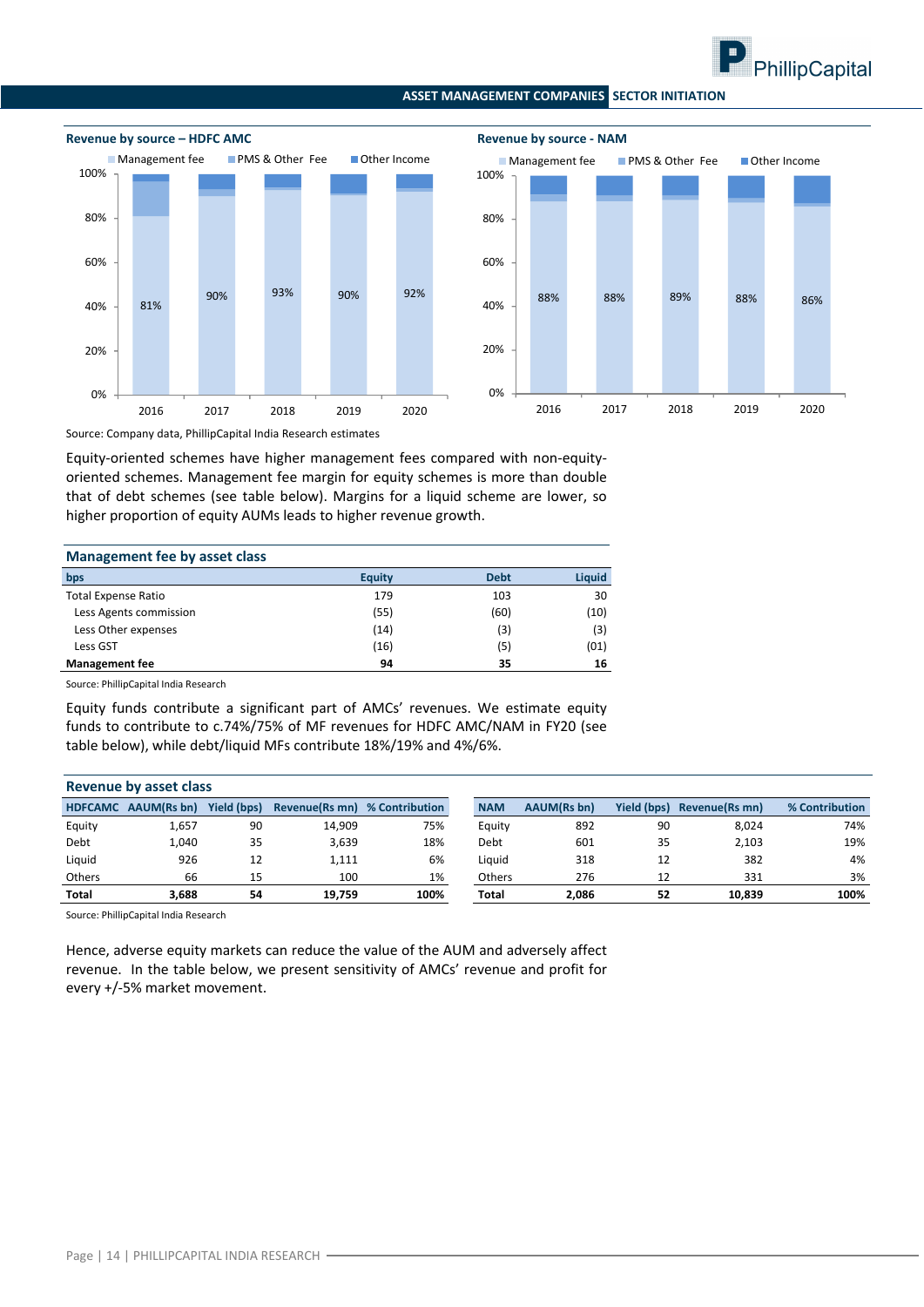







Source: Company data, PhillipCapital India Research estimates

NAM has higher sensitivity towards equity AUMs compared to HDFCAMC, as visible in the chart above. This is largely because of higher operating expenses.

#### **Management fee margin is expected to decline going forward:**

SEBI, in October 2018, made a few key changes regarding total expense ratio (TER) and commission expenses, which had a significant impact on the MF industry.

Firstly, SEBI implemented a complete ban on upfront commissions to distributors. While this is a step in the right direction to address the issue of mis-selling, distributors' incomes took a hit. In order to compensate them, AMCs increased their trail commissions, which led to lower margins for flow compared to the back book. We believe that as the back book is replaced by new assets, management fee margins will decline gradually. Also, any scheme-related expenses (marketing and advertisements) now need to be expensed on the scheme's books instead of asset managers. While this would have an impact on fee margins, profitability would not be hit, as operating margins would increase.

Secondly, SEBI cut TER charges by c.25bps (from 1<sup>st</sup> April 2019) to lower expenses for unit‐holders. Under the new method for charging TER, slabs were tweaked resulting in TER cut by c.25bps (see table below).

| <b>TER: Under old method</b> |               |             | <b>TER: Under new method</b> |                                           |                                           |  |  |  |
|------------------------------|---------------|-------------|------------------------------|-------------------------------------------|-------------------------------------------|--|--|--|
| <b>AUM Slab</b>              | <b>Equity</b> | <b>Debt</b> | <b>AUM Slab</b>              | <b>Equity</b>                             | <b>Debt</b>                               |  |  |  |
| Up to Rs 1bn                 | 2.50%         | 2.25%       | Up to Rs 5bn                 | 2.25%                                     | 2.00%                                     |  |  |  |
| Next Rs 3bn                  | 2.25%         | 2.00%       | Next Rs 2.5bn                | 2.00%                                     | 1.75%                                     |  |  |  |
| Next Rs 3bn                  | 2.00%         | 1.75%       | Next Rs 12.5bn               | 1.75%                                     | 1.50%                                     |  |  |  |
| On balance AUM               | 1.75%         | 1.50%       | Next Rs 30bn                 | 1.60%                                     | 1.35%                                     |  |  |  |
|                              |               |             | Next Rs 50bn                 | 1.50%                                     | 1.25%                                     |  |  |  |
|                              |               |             | Next Rs 400bn                | 5bps reduction for additional Rs 50bn AUM | 5bps reduction for additional Rs 50bn AUM |  |  |  |
|                              |               |             | On balance AUM               | 1.05%                                     | 0.80%                                     |  |  |  |

Source: Company data, PhillipCapital India Research estimates

However, most of the TER cuts have been passed on to distributors, resulting in minimal margin impact. Commission (calculated as difference between TERs of regular and direct plan) declined for major funds in 1H20, but increased marginally in 2H20 (see table below).

| <b>TER and commission movement</b> |               |                   |               |             |               |                    |               |             |  |  |  |
|------------------------------------|---------------|-------------------|---------------|-------------|---------------|--------------------|---------------|-------------|--|--|--|
| <b>HDFC Funds</b>                  | <b>1HFY19</b> |                   | <b>2HFY19</b> |             | <b>1HFY20</b> |                    | <b>2HFY20</b> |             |  |  |  |
|                                    | <b>TER</b>    | <b>Commission</b> | <b>TER</b>    | Commission: | <b>TER</b>    | $:$ Commission $:$ | <b>TER</b>    | Commission: |  |  |  |
| <b>HDFC Balanced</b>               | 210           | 105               | 216           | 99          | 173           | 58                 | 168           | 66          |  |  |  |
| <b>HDFC Hybrid Equity</b>          | 204           | 111               | 205           | 91          | 177           | 61                 | 175           | 65          |  |  |  |
| <b>HDFC Equity</b>                 | 207           | 91                | 206           | 76          | 180           | 54                 | 179           | 55          |  |  |  |
| <b>HDFC Midcap opportunity</b>     | 217           | 101               | 214           | 100         | 184           | 68                 | 183           | 99          |  |  |  |
| <b>HDFC Credit risk</b>            | 165           | 81                | 163           | 54          | 144           | 42                 | 145           | 41          |  |  |  |

Source: Scheme half yearly statement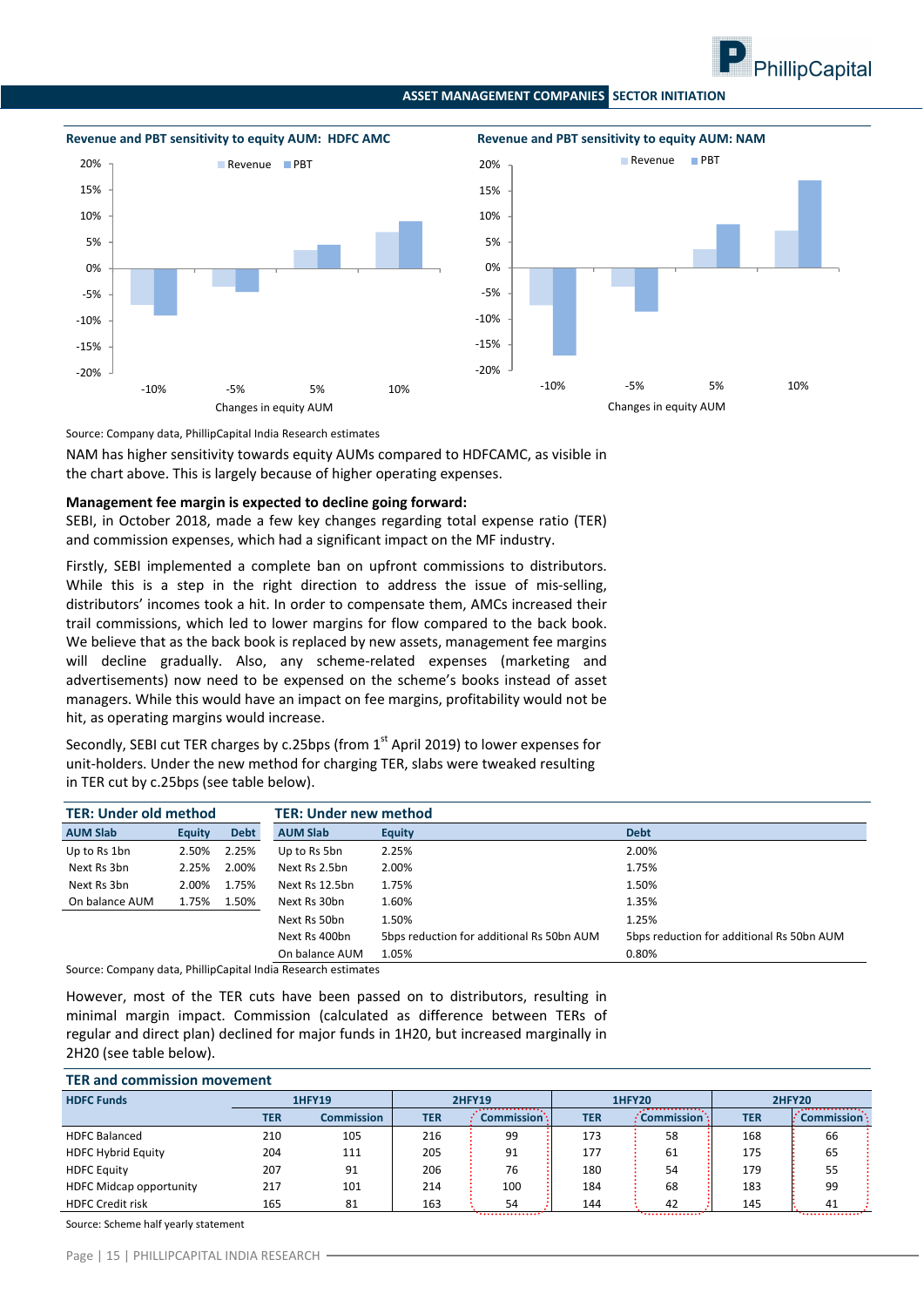### **Operating leverage to drive ROE**

One of the key characteristics embedded in the asset-management business model is its high operating leverage, as a moderate increase in AUM does not significantly impact its cost structure. Revenue model linked to AUM results in revenue growth being tied to market performance. Hence, a well-run asset manager can accumulate assets and generate profits more rapidly than it has to grow its cost base. However, profits could also decline faster than costs in declining markets. In this section, we try to look at the cost structure of the players to get a sense of their operating leverage and any scope of cost optimisation in the current scenario.

Operating expenses (excluding commissions) for HDFC AMC have seen a CAGR of 10% over the last 10 years, post GFC, compared to 15% AUM growth during the same period. Operating expenses (excluding commissions) as percentage of average AUMs declined from 20bps in FY14 to touch only 12bps in FY20.





Source: Company data, PhillipCapital India Research estimates

Similarly, for NAM, operating expenses (excluding commissions) have seen a CAGR of 9% compared with 11% AUM growth since FY13. However, operating expenses (excluding commissions) as a percentage of average AUMs for NAM remained flat during the period, mainly due to a sharp decline in AUMs in FY20.



Further, as shown in the charts above, employee expenses contribute c.50% of the operating expenses. While for HDFC AMC employees, cost as a % AUM declined from

PhillipCapital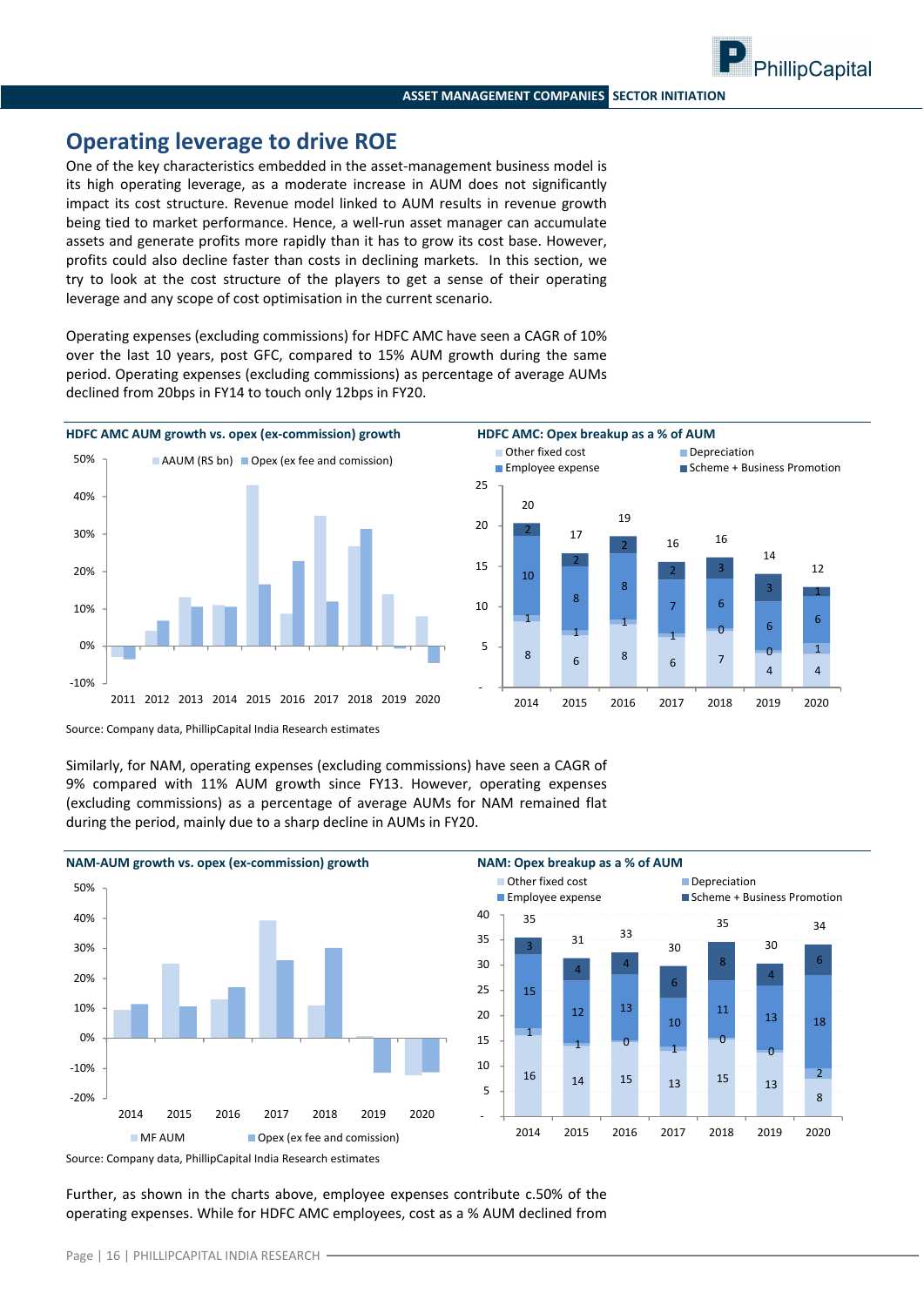PhillipCapital

10bps in FY14 to 6bps in FY20, for NAM it has increased to 18bps from 13bps largely because of a decline in AUM in FY20. However, variable component in employee expenses is 25% for HDFC AMC and 33% for NAM. Hence, we believe both HDFC AMC and NAM have enough levers to offset part of revenue loss due to the recent market correction.

EBIT margin for both HDFC AMC and NAM has increased over the last five years. Increase in margins for HDFC AMC, however, has been substantial, increasing to 80% from 48%. Difference between EBIT margin of HDFC AMC and NAM has increased to 27% as of FY20 from 8% in FY16.





Source: Company, PhillipCapital India Research

Hence, benefit of operating leverage looks limited for HDFC AMC, in our view, while NAM could continue to benefit as operating leverage play out. We expect expenses as percentage of AUM to improve to 11bps (12bps in FY20) for HDFC AMC and 27bps (34bps in FY20) for NAM in FY22. As a result, we expect net margin for HDFCAMC to remain stable at 38bps in FY22 (37bps in FY20). For NAM, we expect net margin to improve to 29bps in FY22 (21bps in FY20), largely because of other income and operating leverage.



Source: PhillipCapital India Research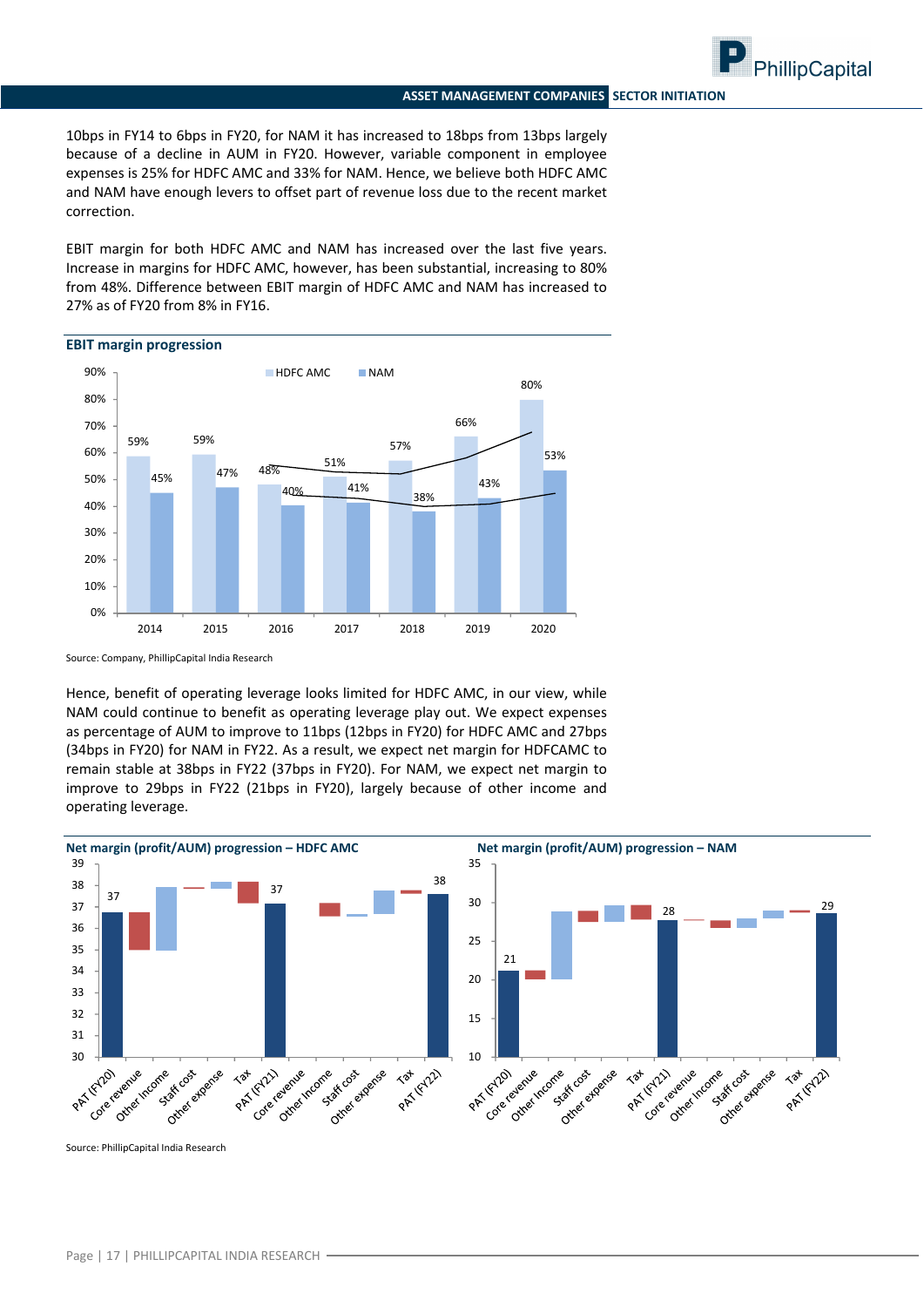

### **Performance is an important factor…**

Investment performance is one of the key criteria determining flows into a mutual fund in the near term. As shown in the table below, investment performance of some of the key funds for both HDFC AMC and NAM have not been great.

| <b>Equity and balance funds</b> |              |             |                  |             |                  |             |                  |
|---------------------------------|--------------|-------------|------------------|-------------|------------------|-------------|------------------|
| <b>HDFC AMC</b>                 | <b>AUM</b>   | 1 Year      |                  | 3 Year      |                  | 5 Year      |                  |
| <b>June 2020</b>                | <b>Rs</b> bn | <b>Fund</b> | <b>Benchmark</b> | <b>Fund</b> | <b>Benchmark</b> | <b>Fund</b> | <b>Benchmark</b> |
| <b>HDFC Balanced advantage</b>  | 34.9         | $-18.3$     | $-3.9$           | $-1.4$      | 5.4              | 5.7         | 7.4              |
| HDFC Mid-Cap Opportunities Fund | 18.9         | $-16.9$     | $-20.0$          | $-3.7$      | $-6.7$           | 5.6         | 3.8              |
| <b>HDFC Equity Fund</b>         | 18.1         | $-24.5$     | $-15.9$          | $-2.8$      | $-0.1$           | 4.0         | 5.6              |
| HDFC Hybrid Equity fund         | 16.1         | $-13.7$     | $-3.9$           | 0.12        | 5.4              | 6.4         | 7.4              |
| HDFC Top 100 Fund               | 15.0         | $-23.5$     | $-15.3$          | $-1.8$      | 1.6              | 4.6         | 6.0              |

Source: Factsheets, PhillipCapital India Research

| <b>NAM</b>                  | <b>AUM</b>   | 1 Year      |                  | 3 Year |                  | 5 Year      |                  |
|-----------------------------|--------------|-------------|------------------|--------|------------------|-------------|------------------|
| <b>June 2020</b>            | <b>Rs</b> bn | <b>Fund</b> | <b>Benchmark</b> | Fund   | <b>Benchmark</b> | <b>Fund</b> | <b>Benchmark</b> |
| Nippon India large cap fund | 9.8          | $-23.5$     | $-16.0$          | $-1.6$ | 1.4              | 4.6         | 5.8              |
| Nippon India multi cap fund | 7.2          | $-29.3$     | $-15.7$          | $-5.1$ | 0.1              | 0.5         | 5.8              |
| Nippon India small cap fund | 7.4          | $-18.2$     | $-17.9$          | $-3.7$ | $-7.8$           | 8.7         | 3.2              |
| Nippon India growth fund    | 5.8          | $-15.1$     | $-15.9$          | $-1.5$ | $-4.6$           | 5.5         | 5.6              |

Source: Factsheets, PhillipCapital India Research

#### **Debt Funds**

Performance of debt schemes has been better for both HDFCAMC and NAM, as top schemes outperformed the benchmark index for most of the period.

| <b>Debt Funds</b>                 |              |             |                  |             |                  |             |                  |  |
|-----------------------------------|--------------|-------------|------------------|-------------|------------------|-------------|------------------|--|
| <b>HDFC AMC</b>                   | <b>AUM</b>   |             | 1 Year           |             | 3 Year           |             | 5 Year           |  |
| <b>June 2020</b>                  | <b>Rs</b> bn | <b>Fund</b> | <b>Benchmark</b> | <b>Fund</b> | <b>Benchmark</b> | <b>Fund</b> | <b>Benchmark</b> |  |
| <b>HDFC Corporate Bond Fund</b>   | 15.8         | 11.4        | 10.7             | 8.6         | 7.9              | 9.0         | 8.5              |  |
| <b>HDFC Short Term Debt Fund</b>  | 10.4         | 10.7        | 10.5             | 8.4         | 8.0              | 8.6         | 8.4              |  |
| <b>HDFC Credit Risk Debt Fund</b> | 6.3          | 7.5         | 9.4              | 6.9         | 8.0              | 8.6         | 8.7              |  |
| HDFC Banking and PSU Debt Fund    | 6.2          | 10.8        | 11.0             | 8.3         | 7.7              | 8.9         | 8.2              |  |

Source: Factsheets, PhillipCapital India Research

| <b>NAM</b>                           | <b>AUM</b>   | 1 Year      |                  | 3 Year |                  | 5 Year |                  |
|--------------------------------------|--------------|-------------|------------------|--------|------------------|--------|------------------|
| <b>June 2020</b>                     | <b>Rs</b> bn | <b>Fund</b> | <b>Benchmark</b> | Fund   | <b>Benchmark</b> | Fund   | <b>Benchmark</b> |
| Nippon India Short-term              | 6.3          | 10.4        | 10.5             | 7.9    | 8.0              | 8.6    | 8.4              |
| Nippon India Banking & PSU Debt Fund | 5.3          | 12.4        | 11.0             | 8.8    | 7.7              | 9.1    | 8.2              |
| Nippon India Credit Risk Fund        | 1.8          | $-9.7$      | 9.4              | 0.4    | 8.0              | 4.2    | 8.7              |
| Nippon India Dynamic Bond            | 0.7          | 11.8        | 13.0             | 7.3    | 8.0              | 9.1    | 9.1              |

Source: Factsheets, PhillipCapital India Research

#### **…however, there are other factors as well…**

Our interaction with several industry participants suggests that apart from investment performance, distribution scale, reputation of promoter, brand recall, and stability in performance play a significant role in attracting fresh inflow. This is evident from the fact that the bank‐promoted AMCs (SBI, HDFC, ICICI, Axis, and Kotak) increased their market share to 52% as of March 2020 from 28% as of March 2008.

However, if we look at AUMs sourced by associate distributors for these AMCs, HDFCAMC seems to be less dependent on the HDFC group network with only 5% of business sourced from associate distributors, suggesting that HDFCAMC is not overly dependent on the HDFC group distribution network but has built a strong distribution network over the years. On the other hand, SBI sources c.24% of its AUM from associate brokers.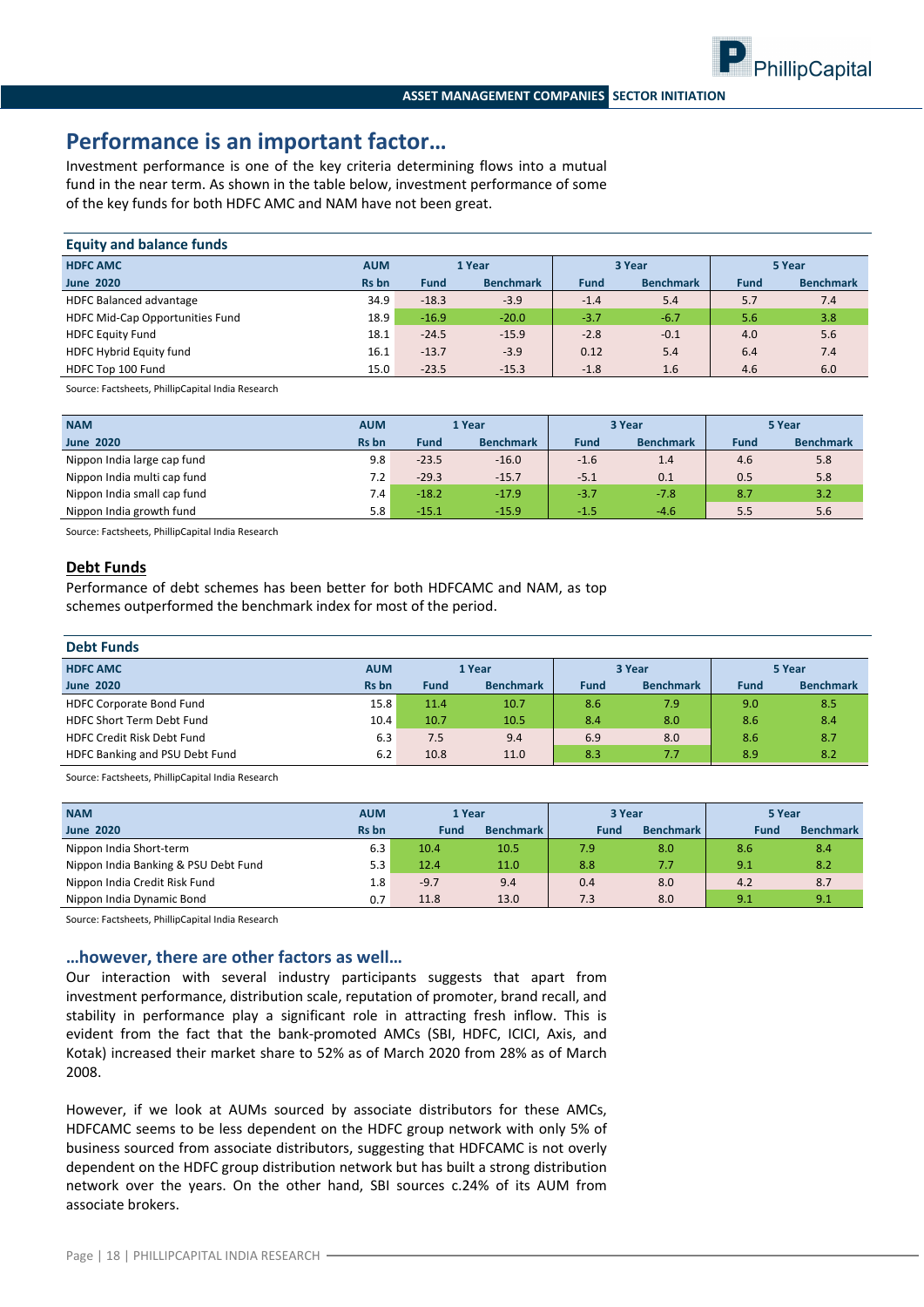





Source: AMFI, PhillipCapital India Research

**Retail is still a high‐touch model:** While contribution of the direct channel grew from 23% in FY13 to 42% as of FY19, this was largely due to institutional money, as a majority of directly sourced AUMs are from institutional investors. Retail and HNI investors continue to be dependent on a high‐touch model and have 13% and 22% share respectively from the direct channel. While selling through the direct channel is desirable (given slightly better margins), third‐party distributors are essential for wider coverage and faster penetration, especially for retail and HNI investors.



Source: AMFI, PhillipCapital India Research

Both HDFC AMC and Nippon have a wide distribution channel. As of March 2020, around 42% and 50% of AUMs for HDFC AMC and Nippon were contributed through the direct channel (see charts below). The banking channel contributes around 19% and 14% for HDFC AMC and NAM. HDFCAMC has higher share coming from national distributors (20%) compared to Nippon (9%) which has IFA driven distribution.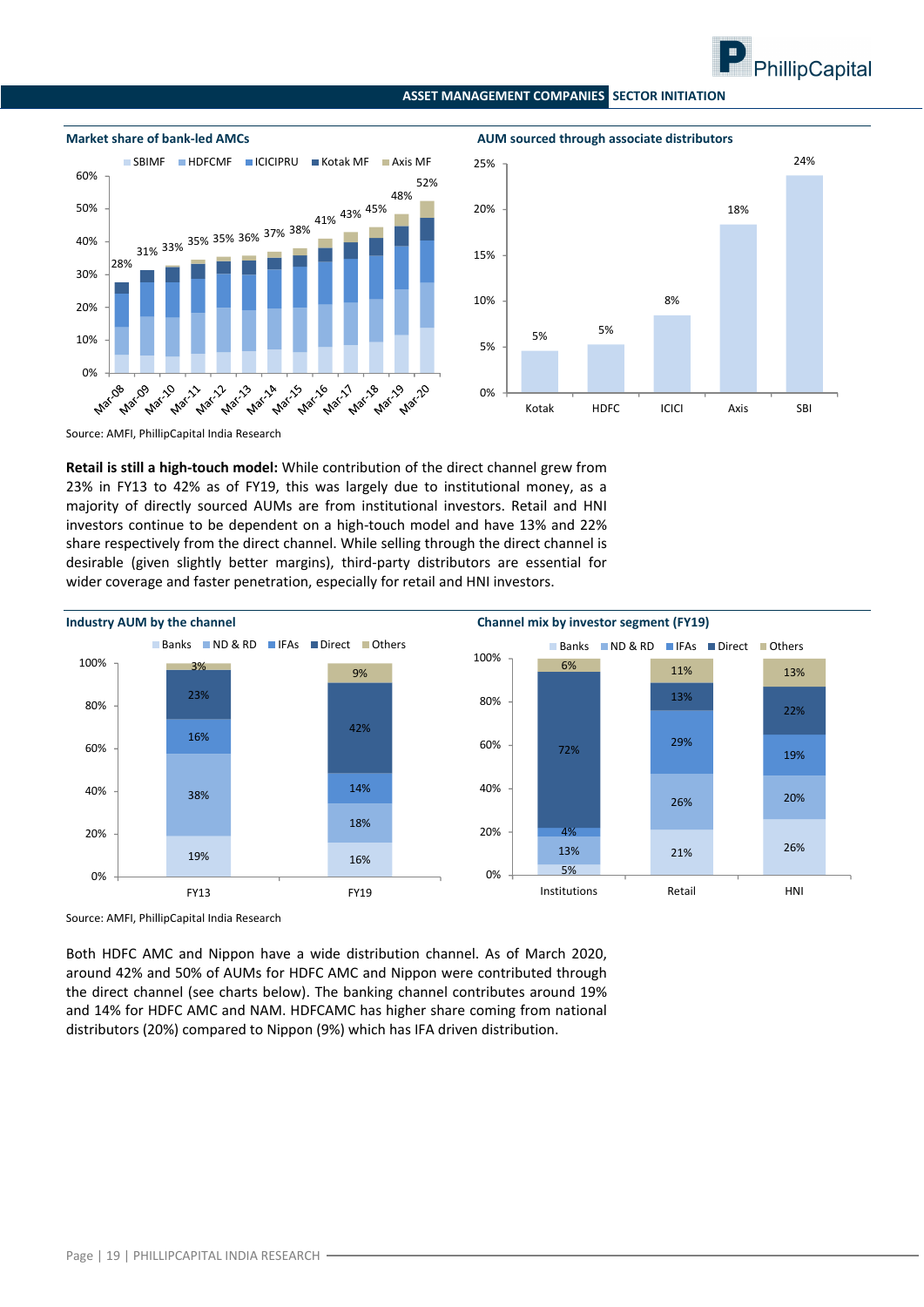



#### **Branch strategy and productivity**

Retail and HNI investors have higher dependence on distributors; this trend is more visible in B30 cities. AUM sourced through the direct channel in B30 cities is around 14% compared to 23% for T30 cities. Investors in B30 cities, as a result, would require a high‐touch model, therefore, better branch presence.

While HDFCAMC has higher AUM per branch in T30 cities compared to peers, it has lower AUM in B30 cities, suggesting scope for improving branch productivity. Nippon's AUM per branch is the lowest among peers, which can be to a decline in its overall AUM in the past 12‐18 months. However, with ownership change and new brand identity, business recovery is on track. We see significant potential to increase productivity for Nippon.





Source: Company Presentation, PhillipCapital India Research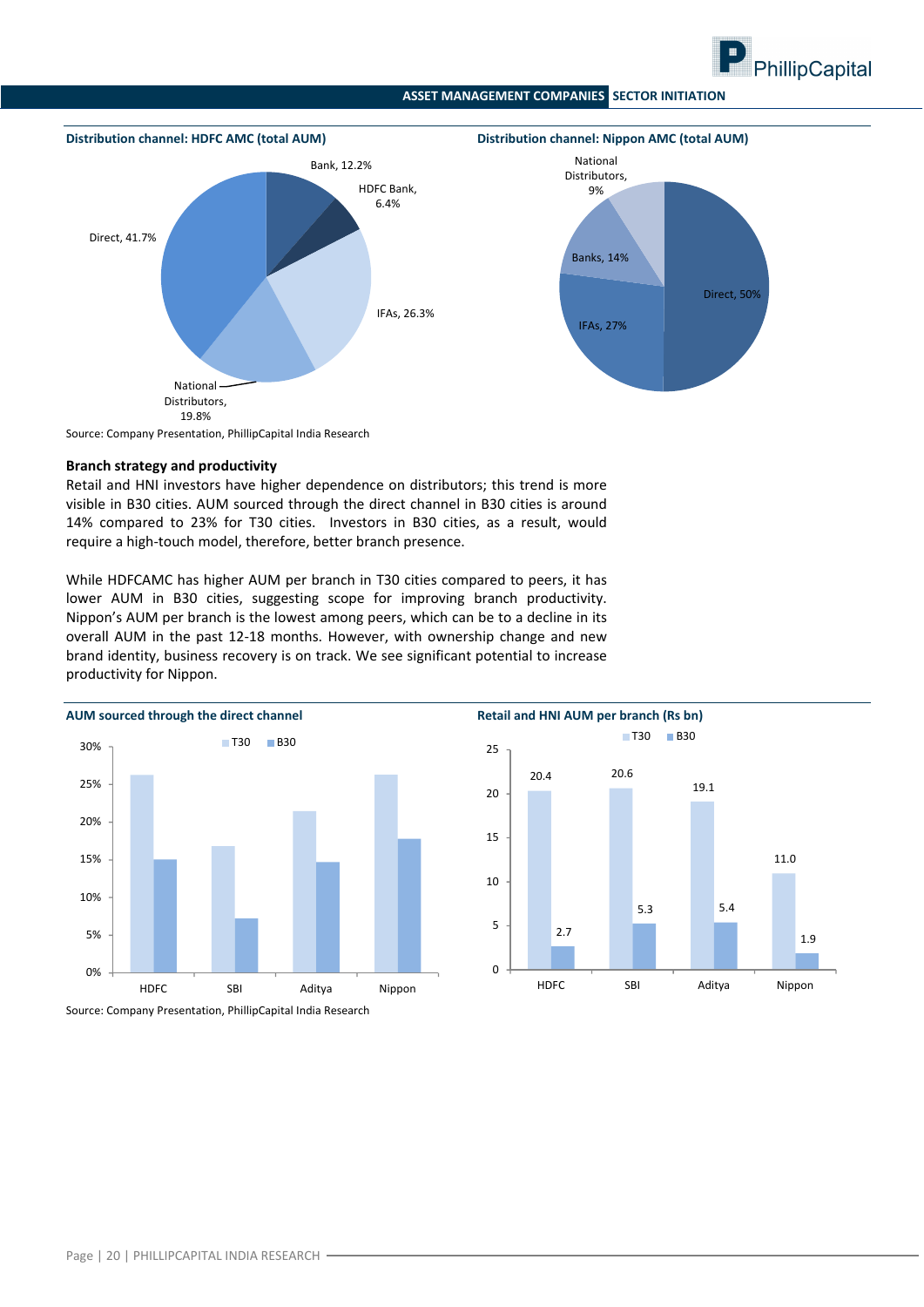# **HDFC** Asset management (HDFCAMC IN)

One of the best plays for financialization of savings

## INDIA | AMC | Initiating Coverage 16 June 2020

HDFC Asset Management Company (HDFCAMC) is the largest and most profitable AMC in India. We believe these factors will help HDFC AMC to capture the long-term growth opportunity in India's mutual fund industry: (1) Strong brand equity (strong parentage), (2) well-diversified distribution channel, and (3) focus on high-margin and sticky business of retail equity. Underpenetrated market, recurring revenue model, high RoE, and positive operating cash flow make it a compelling investment opportunity. We initiate coverage with a BUY rating and a target of Rs 3,100.

### **Key investment arguments**

- **Market share gains to continue:** Over the last 10 years, HDFCAMC has clocked 15% CAGR in its AUM, while its market share increased to 13.7% as of March 2020 from 11.9% in March 2010. An AMC's brand and reputation plays an important role in asset allocation, so HDFCAMC gains market share in difficult and volatile times, especially in segments such as liquid funds where its market share increased by 4.5% in April/May 2020, as one AMC wound down six of its debt funds. We believe HDFCAMC will be a key beneficiary and will continue to gain market share under the current volatile market.
- **Superior product mix**: HDFCAMC's strategy has been to focus on individual customers, as they tend to favour equity‐oriented schemes generating higher management fee and have longer holding periods. As of March 2020, AUMs sourced from individual investors constituted 57% of total AUMs compared with 52% for the industry. The company also had the highest market share of 15% in individual assets. Over the years, it has built a strong pipeline of systematic, steady, and predictable flows to the AUM. As of March 2020, it had 13% market share in SIPs with monthly SIP flow at Rs 11.3bn.
- **Excellent distribution franchise**: HDFCAMC has built a robust distribution franchise over the years, including 221 branches and 70k+ empanelled distribution partners. Even with the strong branch network of HDFC group at its disposal, it sourced just 5.6% of its AUM from associate brokers compared to 24% by SBIMF. Increasing digitization and emergence of FinTech platforms have gradually increase the share of direct schemes to AUM. As of March 2020, 48% of AUMs were sourced through the direct channel, up from 34% in March 2018.
- **Focus on smaller cities:** HDFC AMC has the second‐highest AUM market share in B30 markets at 11.9%, behind SBI AMC. However, AUMs sourced from B30 locations accounts only for 13% of total AUMs compared to 16% for the industry. AUM per branch for the company from B30 locations is much lower compared to competitors such as SBI and Aditya Birla MF. Of the company's total 221 branches, c.65% were located in B30 markets. Hence, we believe the company has sufficient distribution network to tap opportunities from smaller cities which are expected to see stronger growth.
- **Operating leverage and high pay‐out to drive RoE**: HDFCAMC has been reaping the benefits of operating leverage with operating expenses (ex‐commissions) as percentage of average AUM declining from 20bps in FY14 to only 12bps in FY20. While we see limited benefits ahead, this, along with high dividend pay‐out, will continue to drive RoE, which we see increasing to 33% by FY22 before declining to 30% in FY21.
- **Valuation**: At current levels, the stock trades at a P/E of 38x on FY22 earnings; we value it on 45x March 2022 P/E, backed by DCF, assuming 10‐years earnings growth of 14% and CoE of 11%. We initiate coverage on HDFC AMC with a BUY rating and a target of Rs 3,100.



### **BUY (Initiate)**

CMP RS 2591 TARGET RS 3100 (+20%)

#### **COMPANY DATA**

| O/S SHARES (MN):      | 213         |
|-----------------------|-------------|
| MARKET CAP (RSBN):    | 551         |
| MARKET CAP (USDBN):   | 7.3         |
| 52 - WK HI/LO (RS) :  | 3844 / 1780 |
| LIQUIDITY 3M (USDMN): | 15.5        |
| PAR VALUE (RS):       | 5           |

#### **SHARE HOLDING PATTERN, %**

|                             | <b>Mar 20</b> | <b>Dec 19</b> |
|-----------------------------|---------------|---------------|
| <b>PROMOTERS:</b>           | 79.6          | 79.7          |
| FII / NRI:                  | 8.2           | 8.3           |
| $FI/MF$ :                   | 1.2           | 0.8           |
| NON PRO:                    | 3.7           | 3.9           |
| <b>PUBLIC &amp; OTHERS:</b> | 7.3           | 7.4           |
|                             |               |               |

| <b>KEY FINANCIALS</b> |              |              |              |
|-----------------------|--------------|--------------|--------------|
| <b>Rs mn</b>          | <b>FY20E</b> | <b>FY21E</b> | <b>FY22E</b> |
| Net Profit (Rs bn)    | 12.6         | 12.6         | 14.7         |
| % growth              | 36%          | 0%           | 17%          |
| EPS (Rs)              | 59           | 59           | 69           |
| DPS (Rs)              | 28           | 32           | 40           |
| <b>ROE (%)</b>        | 35.6%        | 30.8%        | 33.1%        |
| P/E(x)                | 43.7         | 43.6         | 37.4         |
| Div Yield             | 1.1%         | 1.2%         | 1.5%         |

#### **PRICE VS. SENSEX**



Source: Phillip Capital India Research

**Sujal Kumar**, Research Analyst

**Manish Agarwalla**, Research Analyst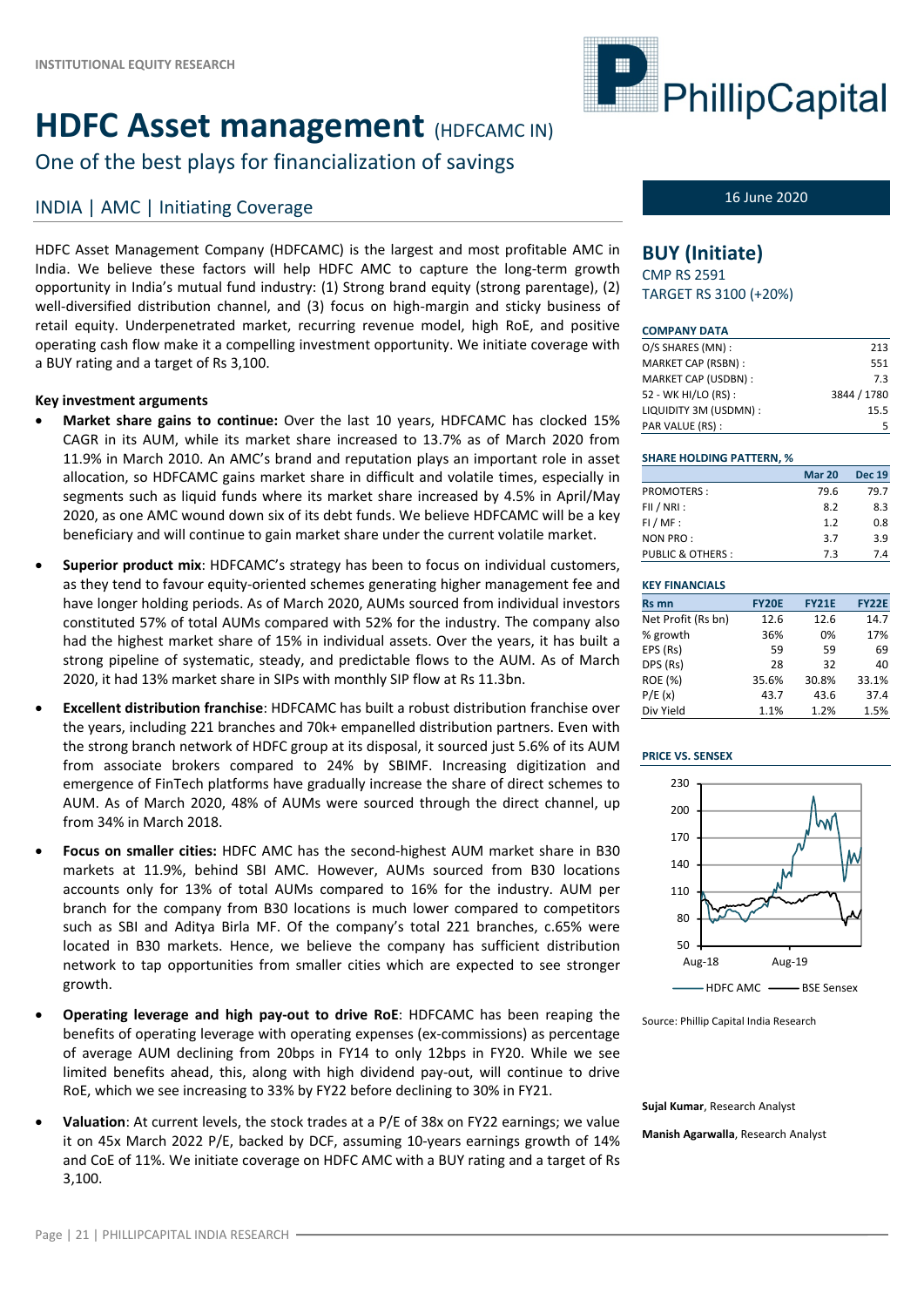

#### **Key charts**



Source: Company Presentation, PhillipCapital India Research



Source: Company Presentation, PhillipCapital India Research



40% 39% 37% 51% 45% 43% 41% 41% 43% 36% 29% 31% 18% 19% 19% 12% 25% 24% 0% 20% 40% 60% 80% 100% Mar‐15 Mar‐16 Mar‐17 Mar‐18 Mar‐19 Mar‐20

Equity Debt Liquid Others



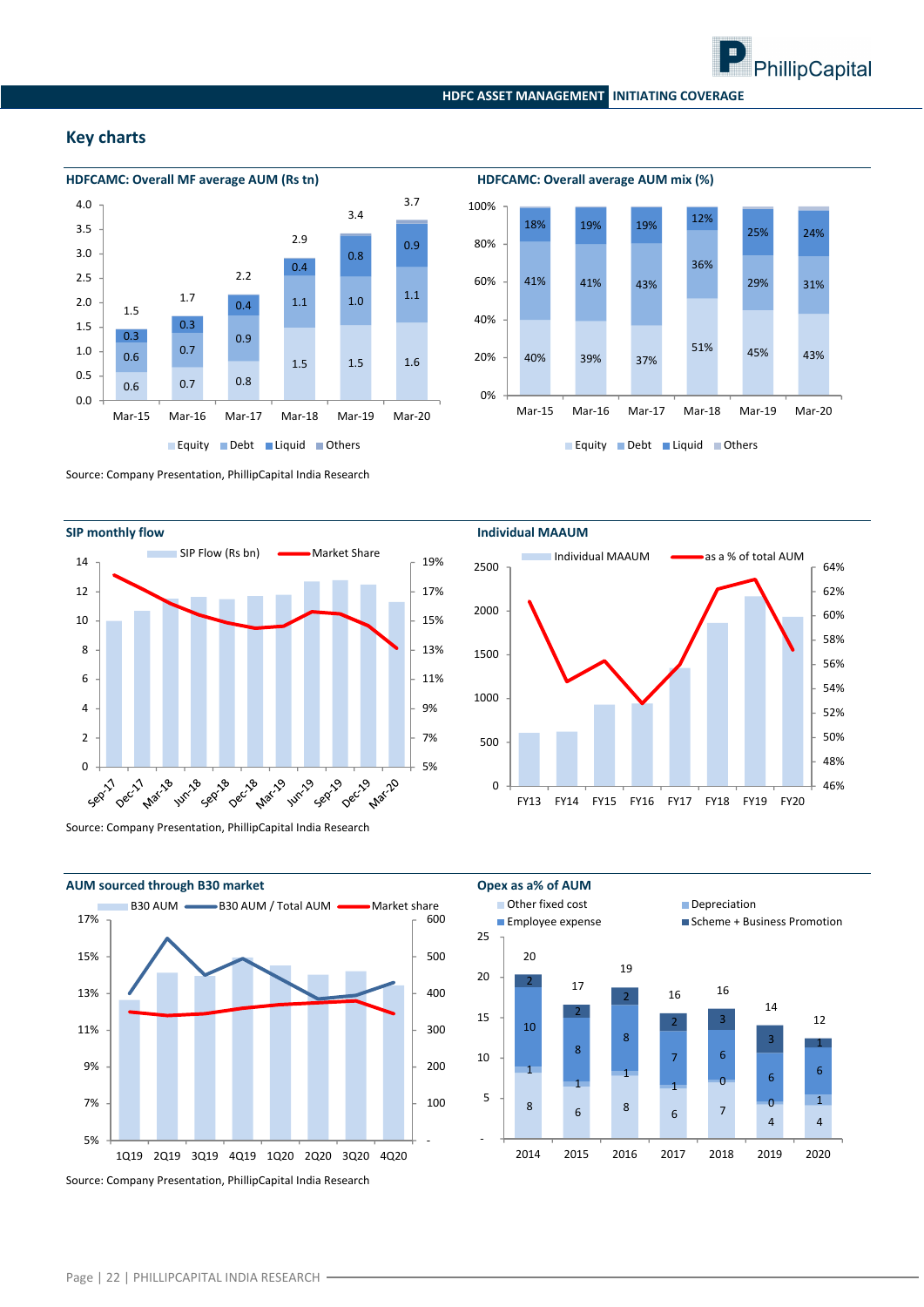

### **Financials**

#### **Assets under management**

| Y/E Mar, Rs bn     | <b>FY19</b> | <b>FY20</b> | FY21e | FY22e |
|--------------------|-------------|-------------|-------|-------|
| <b>Mutual Fund</b> | 3.342       | 3.106       | 3.548 | 4,113 |
| <b>PMS</b>         | 98          | 85          | 98    | 112   |
| <b>Total AUM</b>   | 3.439       | 3.191       | 3.646 | 4,225 |

Source: Company, PhillipCapital India Research Estimates

#### **Assets under management by asset class**

| Y/E Mar, Rs bn   | <b>FY19</b> | <b>FY20</b> | <b>FY21e</b> | FY22e |
|------------------|-------------|-------------|--------------|-------|
| Equity           | 1,607       | 1,190       | 1.359        | 1,575 |
| Debt             | 969         | 1.019       | 1.164        | 1,349 |
| Liquid           | 722         | 845         | 965          | 1,119 |
| <b>Others</b>    | 43          | 53          | 60           | 70    |
| <b>Total AUM</b> | 3.342       | 3,106       | 3,548        | 4,113 |

Source: Company, PhillipCapital India Research Estimates

#### **Income Statement**

| Y/E Mar, Rs mn                   | <b>FY19</b> | <b>FY20</b> | <b>FY21e</b> | FY22e  |
|----------------------------------|-------------|-------------|--------------|--------|
| Investment Management Fee        | 18,954      | 19.804      | 18.964       | 21,834 |
| PMS and Advisory                 | 198         | 228         | 228          | 263    |
| Other Income                     | 1,816       | 1.402       | 2,396        | 2,555  |
| <b>Total Revenue</b>             | 20,968      | 21,434      | 21,589       | 24,651 |
| <b>Employee Expense</b>          | 2,063       | 2,147       | 2,150        | 2,431  |
| Brokerage and commission Expense | 2,403       | 209         | 103          |        |
| Other Expense                    | 2,627       | 2,044       | 1,970        | 2,058  |
| Depreciation and Amortization    | 129         | 504         | 504          | 504    |
| <b>Total Expense</b>             | 7,221       | 4.904       | 4.726        | 4,992  |
| <b>Profit Before Tax</b>         | 13,747      | 16,531      | 16,863       | 19,659 |
| Tax                              | 4,453       | 3,906       | 4,216        | 4,915  |
| <b>Net Profit</b>                | 9.294       | 12,624      | 12,647       | 14,744 |

#### **Balance Sheet**

| Y/E Mar, Rs bn                  | <b>FY19</b> | FY20e  | <b>FY21e</b>    | FY22e   |
|---------------------------------|-------------|--------|-----------------|---------|
| <b>Share Capital</b>            | 1,063       | 1.064  | 1.064           | 1,064   |
| Reserves and Surplus            | 29.644      | 39.229 | 40.640          | 46,192  |
| Total                           | 30,707      | 40.293 | 41.704          | 47,256  |
| <b>Financial Liabilities</b>    | 1,131       | 2,251  | 1,886           | 1,784   |
| Non-Financial Liabilities       | 384         | 542    | 542             | 542     |
| <b>Total Liability + Equity</b> | 32.222      | 43.086 | 44.133          | 49.582  |
| <b>Assets</b>                   |             |        |                 |         |
| <b>Non-Financial Assets</b>     | 1.243.5     |        | 2.464.5 3.208.1 | 4.052.0 |
| Investments                     | 29.350      | 39.445 | 40.292          | 44.733  |
| Other financial assets          | 1,629       | 1.176  | 632             | 796     |
| <b>Total Assets</b>             | 32.222      | 43.086 | 44.132          | 49.581  |

Source: Company, PhillipCapital India Research Estimates

#### **Valuation Ratios**

|                                      | <b>FY19</b> | <b>FY20</b> | <b>FY21e</b> | <b>FY22e</b> |
|--------------------------------------|-------------|-------------|--------------|--------------|
| <b>Earnings and Valuation Ratios</b> |             |             |              |              |
| RoE (%)                              | 35%         | 36%         | 31%          | 33%          |
| EPS (Rs.)                            | 44          | 59          | 59           | 69           |
| Dividend per share (Rs.)             | 24          | 28          | 32           | 40           |
| Book Value (Rs.)                     | 152         | 202         | 207          | 233          |
| Dividend Payout Ratio (%)            | 55%         | 47%         | 54%          | 58%          |
| P/E                                  | 59          | 44          | 44           | 37           |
| P/B                                  | 17          | 13          | 12           | 11           |
| Price/AUM                            | 16%         | 17%         | 15%          | 13%          |
| Dividend Yield (%)                   | 0.9%        | 1.1%        | 1.2%         | 1.5%         |

#### **Operating Ratio**

| As a % of avg AUM            | <b>FY19</b> | <b>FY20</b> | <b>FY21e</b> | FY22e |
|------------------------------|-------------|-------------|--------------|-------|
| Management Fee/Avg AUM       | 60          | 60          | 55           | 55    |
| PMS and Advisory/Avg AUM     | 1           | 1           | 1            | 1     |
| Core revenue/Avg AUM         | 60          | 60          | 56           | 56    |
| Other Revenue/Avg AUM        | 6           | 4           | 7            | 6     |
| <b>Total Revenue/Avg AUM</b> | 66          | 65          | 63           | 63    |
| Staff cost /Avg AUM          | 6           | 6           | 6            | 6     |
| Other expense/Avg AUM        | 16          | 8           | 8            | 7     |
| PBT/Avg AUM                  | 43          | 50          | 49           | 50    |
| PAT/Avg AUM                  | 29          | 38          | 37           | 37    |

| As a % of avg Asset            | <b>FY19</b> | <b>FY20</b> | <b>FY21e</b> | <b>FY22e</b> |
|--------------------------------|-------------|-------------|--------------|--------------|
| Management Fee/Avg Asset       | 67%         | 53%         | 43%          | 47%          |
| PMS and Advisory/Avg Asset     | 1%          | 1%          | 1%           | 1%           |
| Core revenue/Avg Asset         | 67%         | 53%         | 44%          | 47%          |
| Other Revenue/Avg Asset        | 6%          | 4%          | 5%           | 5%           |
| <b>Total Revenue/Avg Asset</b> | 74%         | 57%         | 50%          | 53%          |
| Staff cost /Avg Asset          | 7%          | 6%          | 5%           | 5%           |
| Other expense/Avg Asset        | 18%         | 7%          | 6%           | 5%           |
| PBT/Avg Asset                  | 48%         | 44%         | 39%          | 42%          |
| RoA                            | 33%         | 34%         | 29%          | 31%          |
| Leverage                       | 1.1         | 1.1         | 1.1          | 1.1          |
| <b>RoE</b>                     | 35%         | 36%         | 31%          | 33%          |
|                                |             |             |              |              |
| <b>Growth Ratio</b>            | <b>FY19</b> | <b>FY20</b> | <b>FY21e</b> | <b>FY22e</b> |
| AUM (%)                        | 8.9%        | 4.3%        | 3.1%         | 15.1%        |
| Asset (%)                      | 30.5%       | 33.7%       | 2.4%         | 12.3%        |
| Networth (%)                   | 36.2%       | 31.2%       | 3.5%         | 13.3%        |
| Management fee (%)             | 9.3%        | 4.5%        | $-4.2%$      | 15.1%        |
| PMS & Advisory Fee (%)         | $-15.0%$    | 15.3%       | 0.1%         | 15.0%        |
| Staff Cost (%)                 | 10.8%       | 4.1%        | 0.1%         | 13.1%        |
| Operating Expenses (%)         | $-17.5%$    | $-46.6%$    | $-6.5%$      | $-0.6%$      |
| Profit Before Tax (%)          | 29.9%       | 20.2%       | 2.0%         | 16.6%        |
| Net profit (%)                 | 29.6%       | 35.8%       | 0.2%         | 16.6%        |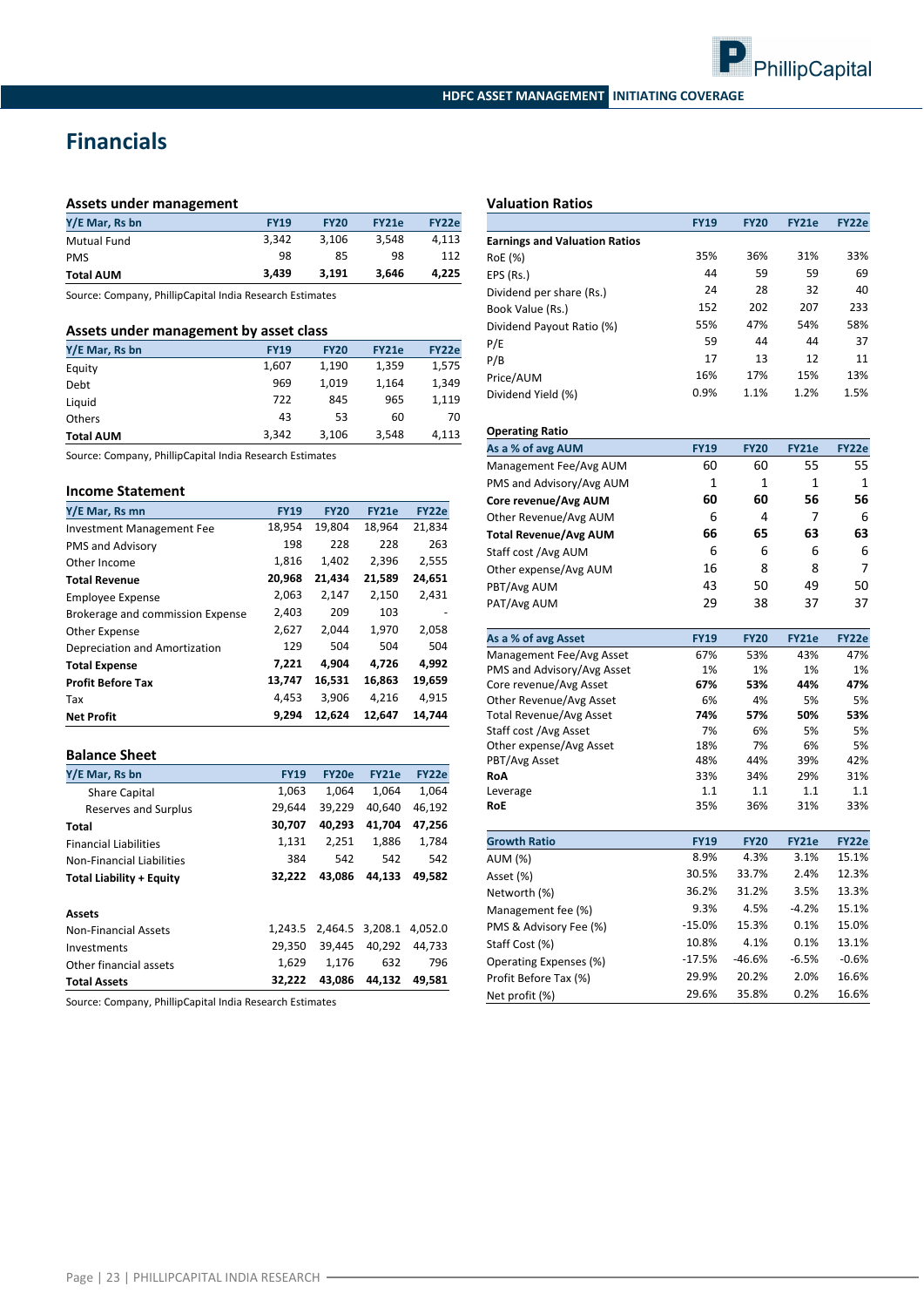# **Nippon Life Asset Management** (NAM IN)

Gaining lost ground in a new avatar

## INDIA | AMC | Initiating Coverage 16 June 2020

Nippon India AMC's assets under management declined by 28% in FY20 mainly due to erstwhile promoter group-related issues. However, after a change in ownership and a rebranding exercise, NAM has been gaining lost ground. We believe that a strong distribution network, especially in B30 cities, will aid flows after rebranding. Stabilising flows, along with operating leverage, will drive ROEs. We initiate RNAM with a BUY rating and a target of Rs 350.

#### **Key investment arguments**

- **Gaining lost ground:** A decline in AUM for NAM in the first half of FY20 was mainly due to a fall in fixed-income assets, mainly attributable to corporate and HNI investors. However, post Nippon Life Insurance's acquisition of 75% stake in RNAM from previous promoters and rebranding of mutual funds to "Nippon India Mutual Fund", flows have stabilized. AUMs increased 17% from Rs 1.9tn in Sep 2019 to Rs 2.2tn as of Feb 2010 (pre‐covid). We believe post rebranding, the Nippon Life brand is likely to aid better inflows. Also, Nippon Life's global presence should help NAM to increase its overseas funds. Further, the board has decided to make fresh investments (through the primary or secondary market) only in AA and above-rated issuers in all NIMF's schemes. We believe this would help the company to regain confidence from corporate and HNI investors.
- **Strong distribution network**: Over the years, RNAM has built a strong distribution network across India in over 290 locations through its c.189 branches, of which c.65% of its branches are in B30 cities and 261 distribution partners. In the absence of a bank promoter, the company has developed strong IFA (independent financial advisor) network of over 76,000 IFAs.
- **Growth opportunities from B30 cities**: NAM has built a strong presence in the B30 market, with c.17% of its AUMs sourced from B30 cities (vs. 15% for the industry) through a large distribution network of IFAs. With over 65% of its 189 branches in B30 cities, we see huge growth potential for NAM, as its AUM per branch is lower than the industry average.
- **Product mix shift towards sticky and high‐margin business:** Traditionally, NAM had a higher proportion of debt (49% as of FY17) and institutional investment (58% as of FY17), but a recent decline in debt and liquid AUM from corporate investors have changed asset mix towards individual and equity. As of March 2020, individual investors accounts for 49% of total AUM and equity constitutes 42% of AUM.
- **Operating leverage to drive RoE:** NAM's operating expenses (ex‐commissions) are much higher than peers, especially after AUMs declined in FY20. Its opex (excommissions) has remained flat in the last six years, compared to an 8bps decline for HDFCAMC. However, with AUMs stabilizing after rebranding, we expect NAM to materially benefit from operating leverage and expect opex as a % to AUM to decline by 7bps over the next two years to touch 27bps; thus, we estimate NAM to report 22% RoE in FY22, higher than 16% in FY20.

**Valuation:** Historically, NAM has been trading at a discount to HDFCAMC, mainly due to its low RoE profile and asset mix. However, post rebranding, we see significant scope of an improvement in NAM's ROE, as AUMs stabilise and operating leverage plays out. Hence, we believe discount to HDFCAMC may reduce. At the current level, the stock trades at a P/E of 29x FY22 earnings; we value the stock at 34x March 2022 P/E, backed by our DCF, assuming 10‐year earnings growth of 17% and CoE of 12%. We initiate coverage on NAM with a BUY rating and a target of Rs 350.



### **BUY (Initiate)**

CMP RS 273 TARGET RS 350 (+28%)

#### **COMPANY DATA**

| O/S SHARES (MN):      | 612       |
|-----------------------|-----------|
| MARKET CAP (RSBN):    | 167       |
| MARKET CAP (USDBN):   | 2.2       |
| 52 - WK HI/LO (RS) :  | 453 / 208 |
| LIQUIDITY 3M (USDMN): | 0.6       |
| PAR VALUE (RS):       | 10        |

#### **SHARE HOLDING PATTERN, %**

|                             | <b>Mar 20</b> | <b>Dec 19</b> |
|-----------------------------|---------------|---------------|
| <b>PROMOTERS:</b>           | 75.9          | 75.9          |
| FII / NRI:                  | 8.0           | 8.5           |
| $FI/MF$ :                   | 3.9           | 3.4           |
| NON PRO:                    | 3.3           | 3.8           |
| <b>PUBLIC &amp; OTHERS:</b> | 8.8           | 8.3           |

#### **KEY FINANCIALS Rs mn FY20 FY21E FY22E** Net Profit (Rs bn) 4.2 5.3 6.1 % growth ‐15% 27% 16% EPS (Rs) 6.8 8.6 10.0 DPS (Rs) 5.0 6.0 7.0 ROE (%) 16.1% 19.8% 21.6% P/E (x) 40.5 31.8 27.4 Div Yield 1.8% 2.2% 2.5%

#### **PRICE VS. SENSEX**



#### Source: Phillip Capital India Research

**Sujal Kumar**, Research Analyst

**Manish Agarwalla**, Research Analyst

Page | 24 | PHILLIPCAPITAL INDIA RESEARCH -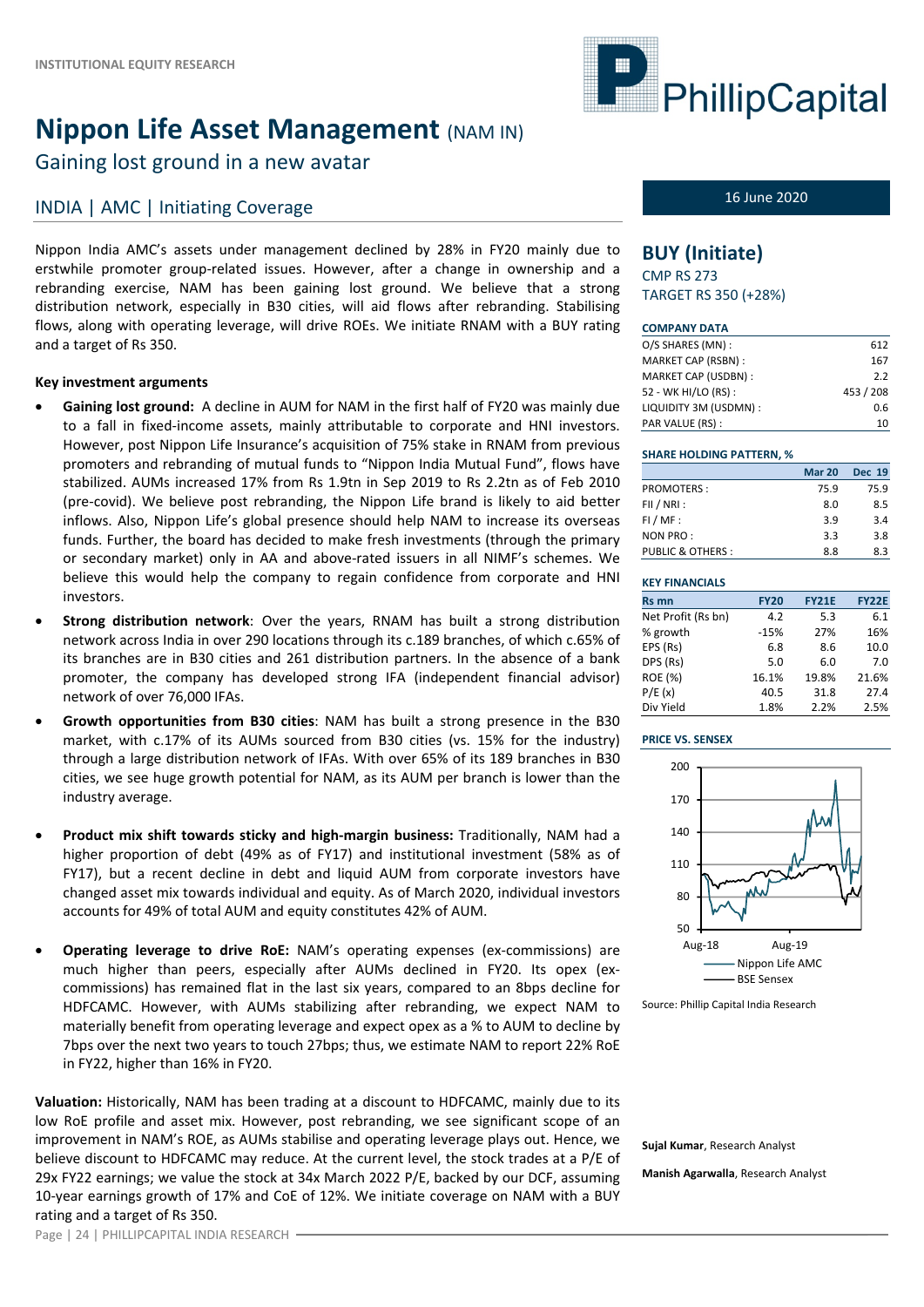

#### **NIPPON INDIA ASSET MANAGEMENT INITIATING COVERAGE**

#### **Key charts**





Source: Company Presentation, PhillipCapital India Research



0% 5% 10% 15% 20% 25% 30% 0 100 200 300 400 500 600 Mar‐19 Jun‐19 Sep‐19 Dec‐19 Mar‐20 **Retail AUM (Rs bn)** As a % of Total AUM

Source: Company Presentation, PhillipCapital India Research



Source: Company Presentation, PhillipCapital India Research



#### Page | 25 | PHILLIPCAPITAL INDIA RESEARCH -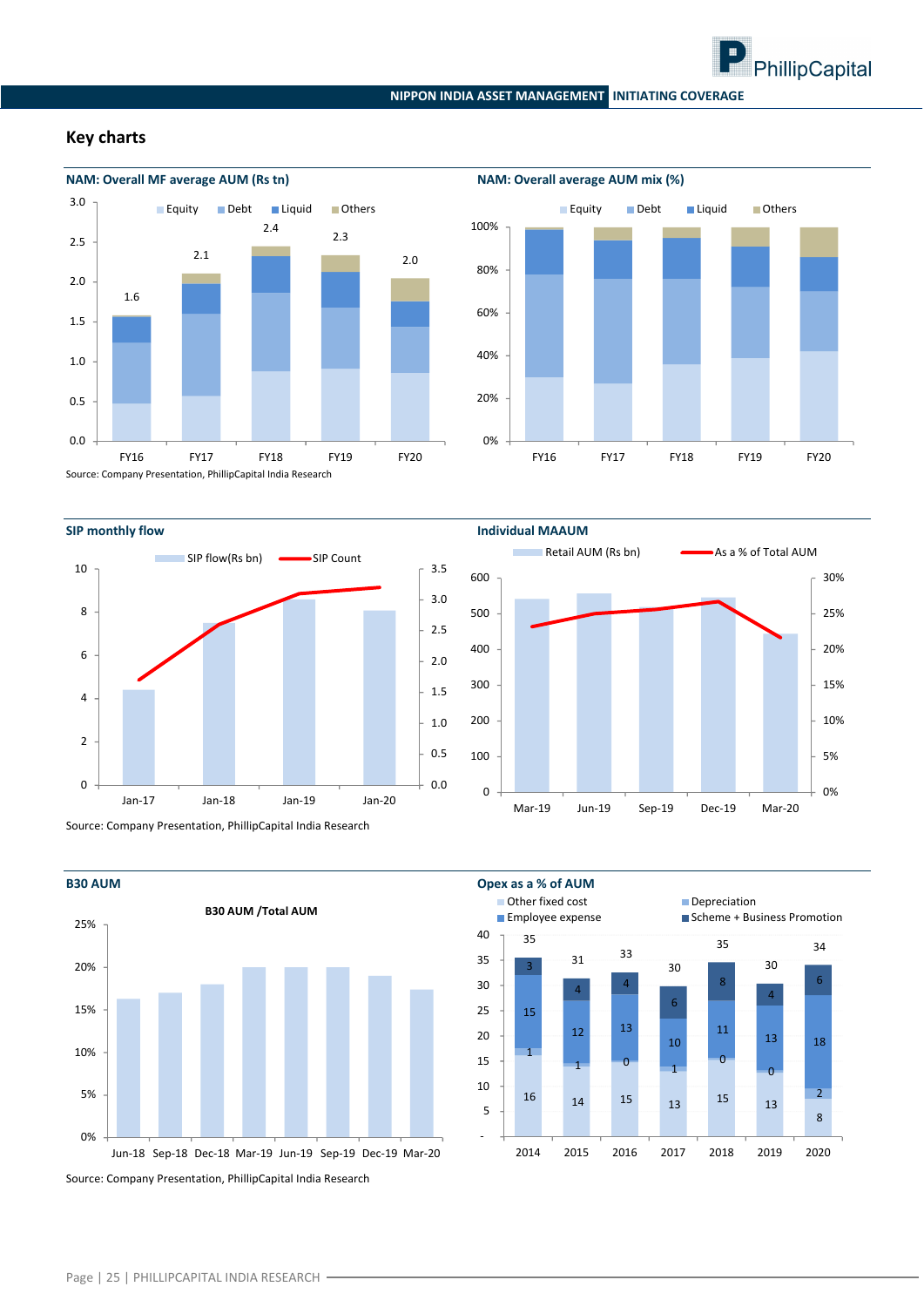

## **Financials**

#### **Asset under Management**

| Y/E Mar, Rs bn     | <b>FY19</b> | <b>FY20</b> | FY21e | FY22e |
|--------------------|-------------|-------------|-------|-------|
| <b>Mutual Fund</b> | 2.278       | 1.635       | 1.880 | 2.162 |
| Managed accounts   | 1.944       | 917         | 992   | 1.073 |
| <b>Total AUM</b>   | 4.222       | 2.552       | 2.872 | 3.235 |

Source: Company, PhillipCapital India Research Estimates

#### **Asset under Management by asset class**

| Y/E Mar, Rs bn   | <b>FY19</b> | <b>FY20</b> | <b>FY21e</b> | <b>FY22e</b> |
|------------------|-------------|-------------|--------------|--------------|
| Equity           | 888         | 687         | 790          | 908          |
| Debt             | 752         | 458         | 526          | 605          |
| Liquid           | 433         | 262         | 301          | 346          |
| <b>Others</b>    | 205         | 229         | 263          | 303          |
| <b>Total AUM</b> | 2.278       | 1,635       | 1.880        | 2,162        |

Source: Company, PhillipCapital India Research Estimates

#### **Income Statement**

| Y/E Mar, Rs mn                   | <b>FY19</b> | <b>FY20</b> | <b>FY21e</b> | <b>FY22e</b> |
|----------------------------------|-------------|-------------|--------------|--------------|
| <b>Investment Management Fee</b> | 14,464      | 11,815      | 10,546       | 11,925       |
| PMS and Advisory                 | 322         | 215         | 239          | 258          |
| Other Income                     | 1,713       | -98         | 1,600        | 1,800        |
| <b>Total Revenue</b>             | 16,499      | 11,932      | 12,384       | 13,984       |
| <b>Employee Expense</b>          | 2,935       | 3,024       | 2,912        | 3,168        |
| Brokerage and commission Expense | 2,583       | 705         | 293          | 264          |
| Other Expense                    | 3,878       | 2,274       | 1,798        | 2,045        |
| Depreciation and Amortization    | 101         | 333         | 333          | 333          |
| <b>Total Expense</b>             | 9,497       | 6,334       | 5,336        | 5,809        |
| <b>Profit Before Tax</b>         | 7,002       | 5,598       | 7,048        | 8,175        |
| Tax                              | 2,132       | 1,441       | 1,762        | 2,044        |
| <b>Net Profit</b>                | 4.871       | 4,158       | 5.286        | 6,131        |

#### **Balance Sheet**

| Y/E Mar, Rs mn                  | <b>FY19</b> | <b>FY20e</b> | FY21e  | FY22e  |
|---------------------------------|-------------|--------------|--------|--------|
| <b>Share Capital</b>            | 6,120       | 6,121        | 6,121  | 6,121  |
| Reserves and Surplus            | 19,580      | 19,809       | 21,423 | 23,148 |
| Total                           | 25,700      | 25,931       | 27.545 | 29,269 |
| Provisions                      | 435         | 393          | 471    | 565    |
| Trade payables                  | 474         | 677          | 677    | 677    |
| Other current liabilities       | 1,150       | 1,808        | 1,808  | 1,808  |
| <b>Total Liability + Equity</b> | 27,758      | 28.808       | 30.501 | 32,320 |
| Assets                          |             |              |        |        |
| Fixed assets                    | 2,568       | 3,256        | 3,256  | 3,256  |
| Other non financial assets      | 1.587       | 1.190        | 1.013  | 830    |
| Investments                     | 12,900      | 18,846       | 20,460 | 22,185 |
| Other financial assets          | 10,704      | 5,517        | 5,772  | 6,049  |
| <b>Total Assets</b>             | 27,758      | 28,808       | 30.501 | 32,320 |

Source: Company, PhillipCapital India Research Estimates

#### **Valuation Ratios**

|                                      | <b>FY19</b> | <b>FY20</b> | <b>FY21e</b> | FY22e |
|--------------------------------------|-------------|-------------|--------------|-------|
| <b>Earnings and Valuation Ratios</b> |             |             |              |       |
| RoE (%)                              | 19.5%       | 16.1%       | 19.8%        | 21.6% |
| EPS (Rs.)                            | 8.0         | 6.8         | 8.6          | 10.0  |
| Dividend per share (Rs.)             | 6.0         | 5.0         | 6.0          | 7.0   |
| Book Value (Rs.)                     | 42.0        | 42.4        | 45.0         | 47.8  |
| Dividend Payout Ratio (%)            | 75%         | 74%         | 69%          | 70%   |
| P/E                                  | 34.6        | 40.5        | 31.8         | 27.4  |
| P/B                                  | 6.5         | 6.5         | 6.1          | 5.8   |
| Price/AUM                            | 7.4         | 10.3        | 9.0          | 7.8   |
| Dividend Yield (%)                   | 2.2%        | 1.8%        | 2.2%         | 2.5%  |

#### **Operating Ratio**

| As a % of avg AUM            | <b>FY19</b>  | <b>FY20</b> | <b>FY21e</b> | <b>FY22e</b> |
|------------------------------|--------------|-------------|--------------|--------------|
| Management Fee/Avg AUM       | 64           | 60          | 60           | 59           |
| PMS and Advisory/Avg AUM     | $\mathbf{1}$ | 1           | $\mathbf{1}$ | 1            |
| Core revenue/Avg AUM         | 65           | 61          | 61           | 60           |
| Other Revenue/Avg AUM        | 8            | 0           | 9            | q            |
| <b>Total Revenue/Avg AUM</b> | 73           | 61          | 70           | 69           |
| Staff cost /Avg AUM          | 13           | 15          | 17           | 16           |
| Other expense/Avg AUM        | 29           | 17          | 14           | 13           |
| PBT/Avg AUM                  | 31           | 29          | 40           | 40           |
| PAT/Avg AUM                  | 21           | 21          | 30           | 30           |

| As a % of avg Asset            | <b>FY19</b> | <b>FY20</b> | <b>FY21e</b> | <b>FY22e</b> |
|--------------------------------|-------------|-------------|--------------|--------------|
| Management Fee/Avg Asset       | 53%         | 42%         | 36%          | 38%          |
| PMS and Advisory/Avg Asset     | 1%          | 1%          | 1%           | 1%           |
| Core revenue/Avg Asset         | 54%         | 43%         | 36%          | 39%          |
| Other Revenue/Avg Asset        | 6%          | 0%          | 5%           | 6%           |
| <b>Total Revenue/Avg Asset</b> | 60%         | 42%         | 42%          | 45%          |
| Staff cost /Avg Asset          | 11%         | 11%         | 10%          | 10%          |
| Other expense/Avg Asset        | 24%         | 12%         | 8%           | 8%           |
| PBT/Avg Asset                  | 25%         | 20%         | 24%          | 26%          |
| RoA                            | 18%         | 15%         | 18%          | 20%          |
| Leverage                       | 1.1         | 1.1         | 1.1          | 1.1          |
| <b>RoE</b>                     | 20%         | 16%         | 20%          | 22%          |
|                                |             |             |              |              |
| <b>Growth Ratio</b>            | <b>FY19</b> | <b>FY20</b> | <b>FY21e</b> | FY22e        |
| $A$ lina (0/1)                 | 0.4%        | $-13.8%$    | $-10.2%$     | 15.0%        |

| GIUWLII NALIU          | F1 9     | F14U     | F14.19   | FIZZE |
|------------------------|----------|----------|----------|-------|
| AUM (%)                | 0.4%     | $-13.8%$ | $-10.2%$ | 15.0% |
| Asset (%)              | 2.0%     | 3.8%     | 5.9%     | 6.0%  |
| Networth (%)           | 8.7%     | 0.9%     | 6.2%     | 6.3%  |
| Management fee (%)     | $-6.8%$  | $-18.3%$ | $-10.7%$ | 13.1% |
| PMS & Advisory Fee (%) | $-17.7%$ | $-33.4%$ | 11.2%    | 8.2%  |
| Staff Cost (%)         | 14.1%    | 3.0%     | $-3.7%$  | 8.8%  |
| Operating Expenses (%) | $-22.0%$ | $-49.5%$ | $-26.8%$ | 8.9%  |
| Profit Before Tax (%)  | 301.9%   | $-20.1%$ | 25.9%    | 16.0% |
| Net profit (%)         | $-26.7%$ | $-14.6%$ | 27.1%    | 16.0% |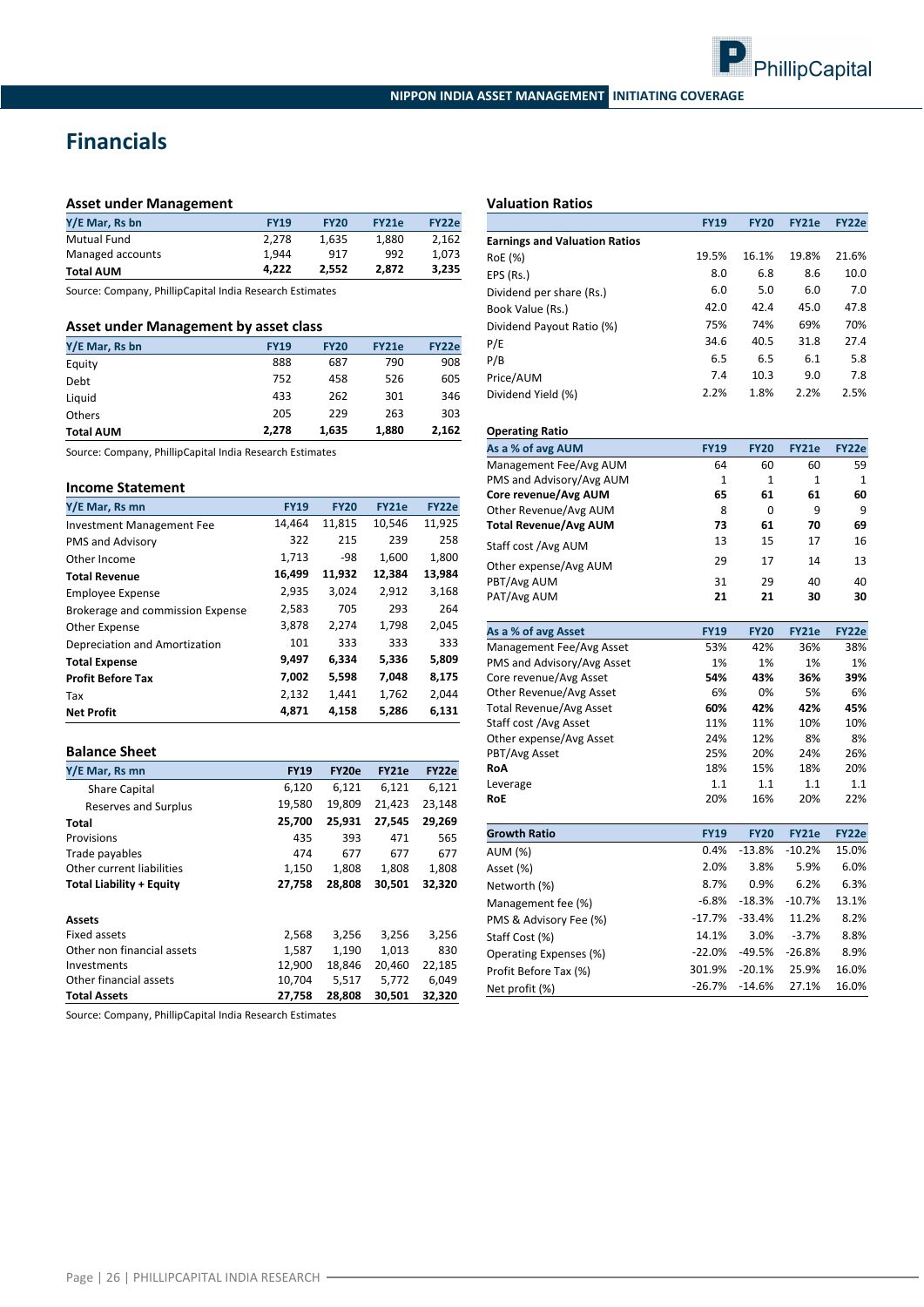### **Appendix‐ Key management personnel**

### **HDFC Asset Management Limited**

**Mr. Milind Barve (MD)** has been an Executive Director of the Company since July 4, 2000. He has a bachelor's degree in Commerce from the University of Poona and is also a fellow of the Institute of Chartered Accountants of India. He has been associated with HDFC in the capacity of General Manager‐Treasury, where he headed the treasury operations at HDFC for 14 years and was responsible for management of HDFC's treasury portfolio and raising funds from financial institutions and capital markets. He was also the head of marketing for retail deposit products and was responsible for investment advisory relationships for the Commonwealth Equity Fund Mutual Fund and the Invesco India Growth Fund.

**Mr. Prashant Jain (CIO)** holds a bachelor's degree in Technology from the Indian Institute of Technology, Kanpur and a post graduate diploma in Management from the Indian Institute of Management, Bangalore. He is also a designated Chartered Financial Analyst from the Chartered Financial Analyst Institute, USA. He has been associated with the Company for over 14 years since June 20, 2003 and was appointed as its Chief Investment Officer with effect from July 1, 2004. Prior to joining HDFC AMC, he was associated with Zurich Asset Management Company (India) Private and SBI Mutual Funds Management Private.

**Mr. Piyush Surana** (CFO) has been associated with the Company for over 6 years and was appointed as the Chief Financial Officer with effect from February 25, 2013. Prior to this, he was associated with Daiwa Asset Management (India) Private, Shinsei Corporate Advisory Services Private and Alliance Capital Asset Management (India) Private

#### **Nippon Life India Asset Management Limited**

**Mr. Sundeep Sikka (ED & CEO)** has held both Vice‐Chairman and Chairman Positions of the industrial body AMFI (Association of Mutual Funds in India). He joined NAM India in 2003 and has handled various positions through which he has been instrumental in building domestic and international operations of the company.

**Mr. Manish Gunwani (CIO Equity)** is graduated from IIT Chennai with a B.Tech and has a Post Graduate Diploma in Management from IIM Bangalore. Manish has over 21 years of work experience primarily in equities spanning roles in equity research and fund management. He has also co-founded a technology company in the document management space.

**Mr. Amit Tripathi (CIO Fixed income)** has more than 20 years of experience in Financial Services. He has been with NIMF for around 14 years and in that time, he has evolved into a stellar portfolio manager, combining experience across the yield curve, with robust credit evaluation skills.

**Mr. Prateek Jain (CFO)** has over 16 years of experience in finance. Prior to this, he worked with AIG Global Asset Management Company as CFO & Head Risk Management. He has also been associated with organizations like Howden Insurance Brokers India Pvt Ltd. and ICICI Lombard General Insurance Company Ltd.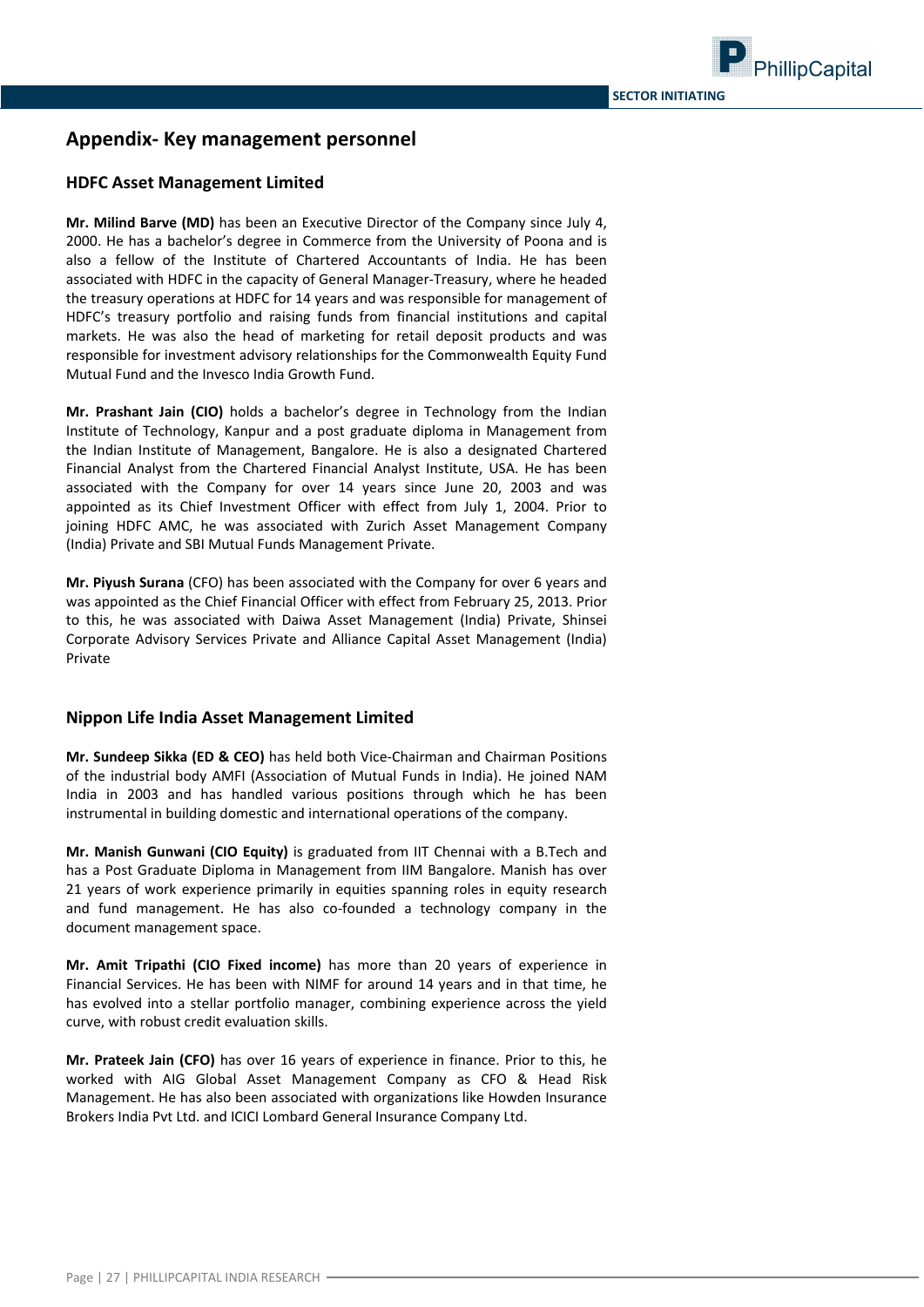#### **Rating Methodology**

We rate stock on absolute return basis. Our target price for the stocks has an investment horizon of one year. We have different threshold for large market capitalisation stock and Mid/small market capitalisation stock. The categorisation of stock based on market capitalisation is as per the SEBI requirement.

#### **Large cap stocks**

| Rating     | Criteria         | <b>Definition</b>                                                 |  |
|------------|------------------|-------------------------------------------------------------------|--|
| <b>BUY</b> | $>= +10%$        | Target price is equal to or more than 10% of current market price |  |
| NEUTRAL    | -10% > to < +10% | Target price is less than +10% but more than -10%                 |  |
| SELL       | $\le$ -10%       | Target price is less than or equal to -10%.                       |  |

#### **Mid cap and Small cap stocks**

| Rating     | Criteria            | <b>Definition</b>                                                 |
|------------|---------------------|-------------------------------------------------------------------|
| <b>BUY</b> | $>= +15%$           | Target price is equal to or more than 15% of current market price |
| NEUTRAL    | $-15\%$ > to < +15% | Target price is less than +15% but more than -15%                 |
| SELL       | $\le$ -15%          | Target price is less than or equal to -15%.                       |

#### **Disclosures and Disclaimers**

PhillipCapital (India) Pvt. Ltd. has three independent equity research groups: Institutional Equities, Institutional Equity Derivatives, and Private Client Group. This report has been prepared by Institutional Equities Group. The views and opinions expressed in this document may, may not match, or may be contrary at times with the views, estimates, rating, and target price of the other equity research groups of PhillipCapital (India) Pvt. Ltd.

This report is issued by PhillipCapital (India) Pvt. Ltd., which is regulated by the SEBI. PhillipCapital (India) Pvt. Ltd. is a subsidiary of Phillip (Mauritius) Pvt. Ltd. References to "PCIPL" in this report shall mean PhillipCapital (India) Pvt. Ltd unless otherwise stated. This report is prepared and distributed by PCIPL for information purposes only, and neither the information contained herein, nor any opinion expressed should be construed or deemed to be construed as solicitation or as offering advice for the purposes of the purchase or sale of any security, investment, or derivatives. The information and opinions contained in the report were considered by PCIPL to be valid when published. The report also contains information provided to PCIPL by third parties. The source of such information will usually be disclosed in the report. Whilst PCIPL has taken all reasonable steps to ensure that this information is correct, PCIPL does not offer any warranty as to the accuracy or completeness of such information. Any person placing reliance on the report to undertake trading does so entirely at his or her own risk and PCIPL does not accept any liability as a result. Securities and Derivatives markets may be subject to rapid and unexpected price movements and past performance is not necessarily an indication of future performance.

This report does not regard the specific investment objectives, financial situation, and the particular needs of any specific person who may receive this report. Investors must undertake independent analysis with their own legal, tax, and financial advisors and reach their own conclusions regarding the appropriateness of investing in any securities or investment strategies discussed or recommended in this report and should understand that statements regarding future prospects may not be realised. Under no circumstances can it be used or considered as an offer to sell or as a solicitation of any offer to buy or sell the securities mentioned within it. The information contained in the research reports may have been taken from trade and statistical services and other sources, which PCIL believe is reliable. PhillipCapital (India) Pvt. Ltd. or any of its group/associate/affiliate companies do not guarantee that such information is accurate or complete and it should not be relied upon as such. Any opinions expressed reflect judgments at this date and are subject to change without notice.

Important: These disclosures and disclaimers must be read in conjunction with the research report of which it forms part. Receipt and use of the research report is subject to all aspects of these disclosures and disclaimers. Additional information about the issuers and securities discussed in this research report is available on request.

Certifications: The research analyst(s) who prepared this research report hereby certifies that the views expressed in this research report accurately reflect the research analyst's personal views about all of the subject issuers and/or securities, that the analyst(s) have no known conflict of interest and no part of the research analyst's compensation was, is, or will be, directly or indirectly, related to the specific views or recommendations contained in this research report.

#### Additional Disclosures of Interest:

Unless specifically mentioned in Point No. 9 below:

- 1. The Research Analyst(s), PCIL, or its associates or relatives of the Research Analyst does not have any financial interest in the company(ies) covered in this report.
- 2. The Research Analyst, PCIL or its associates or relatives of the Research Analyst affiliates collectively do not hold more than 1% of the securities of the company (ies)covered in this report as of the end of the month immediately preceding the distribution of the research report.
- 3. The Research Analyst, his/her associate, his/her relative, and PCIL, do not have any other material conflict of interest at the time of publication of this research report.
- 4. The Research Analyst, PCIL, and its associates have not received compensation for investment banking or merchant banking or brokerage services or for any other products or services from the company(ies) covered in this report, in the past twelve months.
- 5. The Research Analyst, PCIL or its associates have not managed or co-managed in the previous twelve months, a private or public offering of securities for the company (ies) covered in this report.
- 6. PCIL or its associates have not received compensation or other benefits from the company(ies) covered in this report or from any third party, in connection with the research report.
- 7. The Research Analyst has not served as an Officer, Director, or employee of the company (ies) covered in the Research report.
- 8. The Research Analyst and PCIL has not been engaged in market making activity for the company(ies) covered in the Research report.
- 9. Details of PCIL, Research Analyst and its associates pertaining to the companies covered in the Research report:

**Sr. no. Particulars Yes/No**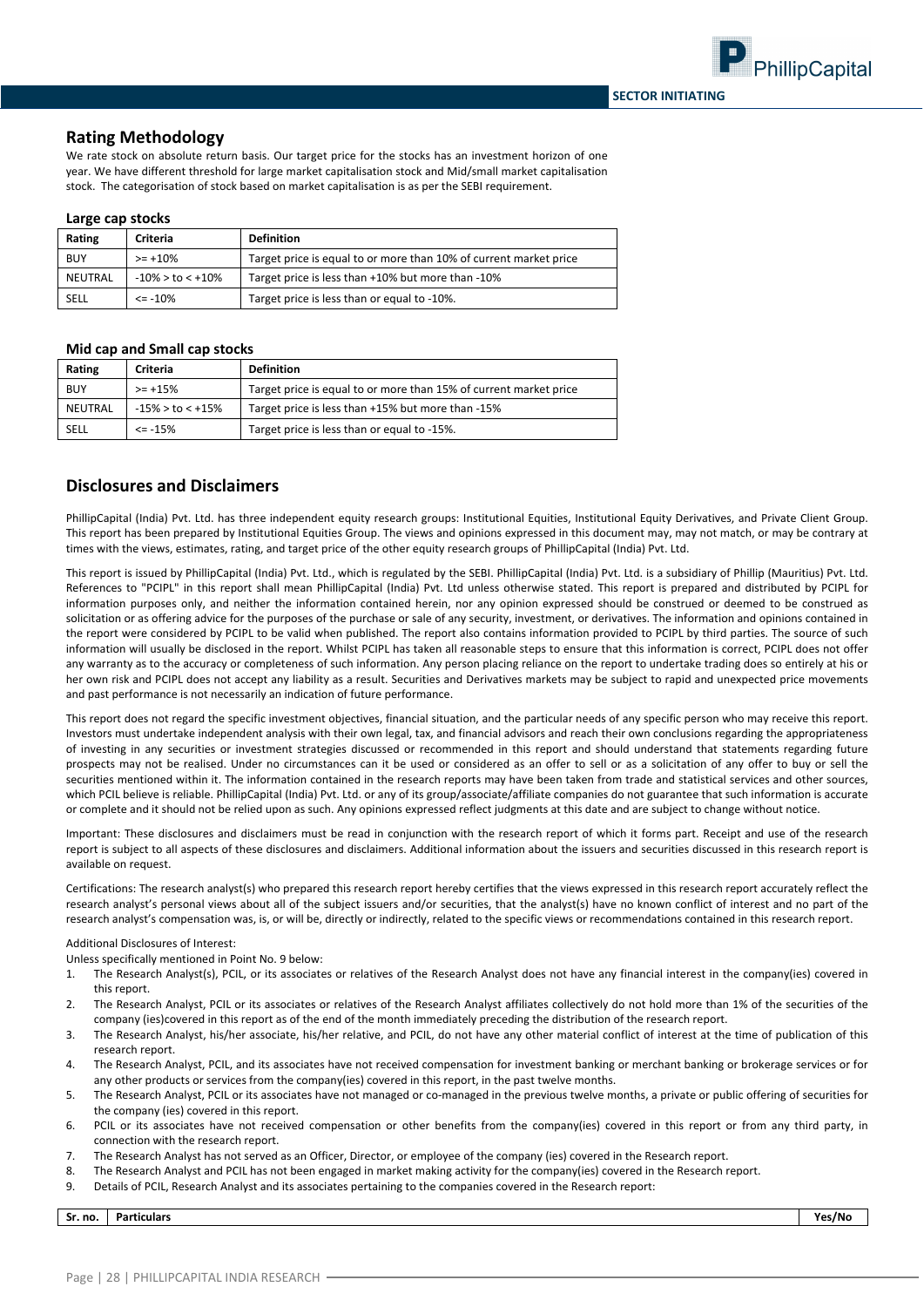

#### **ASECTOR INITIATING**

|   | Whether compensation has been received from the company(ies) covered in the Research report in the past 12 months for<br>investment banking transaction by PCIL | No.            |
|---|-----------------------------------------------------------------------------------------------------------------------------------------------------------------|----------------|
|   | Whether Research Analyst, PCIL or its associates or relatives of the Research Analyst affiliates collectively hold more than 1% of                              | No.            |
|   | the company(ies) covered in the Research report                                                                                                                 |                |
|   | Whether compensation has been received by PCIL or its associates from the company(ies) covered in the Research report                                           | No             |
| 4 | PCIL or its affiliates have managed or co-managed in the previous twelve months a private or public offering of securities for the                              | <b>No</b>      |
|   | company(ies) covered in the Research report                                                                                                                     |                |
|   | Research Analyst, his associate, PCIL or its associates have received compensation for investment banking or merchant banking or                                | N <sub>0</sub> |
|   | brokerage services or for any other products or services from the company(ies) covered in the Research report, in the last twelve                               |                |
|   | months                                                                                                                                                          |                |

Independence: PhillipCapital (India) Pvt. Ltd. has not had an investment banking relationship with, and has not received any compensation for investment banking services from, the subject issuers in the past twelve (12) months, and PhillipCapital (India) Pvt. Ltd does not anticipate receiving or intend to seek compensation for investment banking services from the subject issuers in the next three (3) months. PhillipCapital (India) Pvt. Ltd is not a market maker in the securities mentioned in this research report, although it, or its affiliates/employees, may have positions in, purchase or sell, or be materially interested in any of the securities covered in the report.

Suitability and Risks: This research report is for informational purposes only and is not tailored to the specific investment objectives, financial situation or particular requirements of any individual recipient hereof. Certain securities may give rise to substantial risks and may not be suitable for certain investors. Each investor must make its own determination as to the appropriateness of any securities referred to in this research report based upon the legal, tax and accounting considerations applicable to such investor and its own investment objectives or strategy, its financial situation and its investing experience. The value of any security may be positively or adversely affected by changes in foreign exchange or interest rates, as well as by other financial, economic, or political factors. Past performance is not necessarily indicative of future performance or results.

Sources, Completeness and Accuracy: The material herein is based upon information obtained from sources that PCIPL and the research analyst believe to be reliable, but neither PCIPL nor the research analyst represents or guarantees that the information contained herein is accurate or complete and it should not be relied upon as such. Opinions expressed herein are current opinions as of the date appearing on this material, and are subject to change without notice. Furthermore, PCIPL is under no obligation to update or keep the information current. Without limiting any of the foregoing, in no event shall PCIL, any of its affiliates/employees or any third party involved in, or related to computing or compiling the information have any liability for any damages of any kind including but not limited to any direct or consequential loss or damage, however arising, from the use of this document.

Copyright: The copyright in this research report belongs exclusively to PCIPL. All rights are reserved. Any unauthorised use or disclosure is prohibited. No reprinting or reproduction, in whole or in part, is permitted without the PCIPL's prior consent, except that a recipient may reprint it for internal circulation only and only if it is reprinted in its entirety.

Caution: Risk of loss in trading/investment can be substantial and even more than the amount / margin given by you. Investment in securities market are subject to market risks, you are requested to read all the related documents carefully before investing. You should carefully consider whether trading/investment is appropriate for you in light of your experience, objectives, financial resources and other relevant circumstances. PhillipCapital and any of its employees, directors, associates, group entities, or affiliates shall not be liable for losses, if any, incurred by you. You are further cautioned that trading/investments in financial markets are subject to market risks and are advised to seek independent third‐party trading/investment advice outside PhillipCapital/group/associates/affiliates/directors/employees before and during your trading/investment. There is no guarantee/assurance as to returns or profits or capital protection or appreciation. PhillipCapital and any of its employees, directors, associates, and/or employees, directors, associates of PhillipCapital's group entities or affiliates is not inducing you for trading/investing in the financial market(s). Trading/Investment decision is your sole responsibility. You must also read the Risk Disclosure Document and Do's and Don'ts before investing.

Kindly note that past performance is not necessarily a guide to future performance.

For Detailed Disclaimer: Please visit our website www.phillipcapital.in

#### **IMPORTANT DISCLOSURES FOR U.S. PERSONS**

This research report is a product of PhillipCapital (India) Pvt. Ltd. which is the employer of the research analyst(s) who has prepared the research report. PhillipCapital (India) Pvt Ltd. is authorized to engage in securities activities in India. PHILLIPCAP is not a registered broker-dealer in the United States and, therefore, is not subject to U.S. rules regarding the preparation of research reports and the independence of research analysts. This research report is provided for distribution to "major U.S. institutional investors" in reliance on the exemption from registration provided by Rule 15a-6 of the U.S. Securities Exchange Act of 1934, as amended (the "Exchange Act"). If the recipient of this report is not a Major Institutional Investor as specified above, then it should not act upon this report and return the same to the sender. Further, this report may not be copied, duplicated and/or transmitted onward to any U.S. person, which is not a Major Institutional Investor.

Any U.S. recipient of this research report wishing to effect any transaction to buy or sell securities or related financial instruments based on the information provided in this research report should do so only through Rosenblatt Securities Inc, 40 Wall Street 59th Floor, New York NY 10005, a registered broker dealer in the United States. Under no circumstances should any recipient of this research report effect any transaction to buy or sell securities or related financial instruments through PHILLIPCAP. Rosenblatt Securities Inc. accepts responsibility for the contents of this research report, subject to the terms set out below, to the extent that it is delivered to a U.S. person other than a major U.S. institutional investor.

The analyst whose name appears in this research report is not registered or qualified as a research analyst with the Financial Industry Regulatory Authority ("FINRA") and may not be an associated person of Rosenblatt Securities Inc. and, therefore, may not be subject to applicable restrictions under FINRA Rules on communications with a subject company, public appearances and trading securities held by a research analyst account.

#### **Ownership and Material Conflicts of Interest**

Rosenblatt Securities Inc. or its affiliates does not 'beneficially own,' as determined in accordance with Section 13(d) of the Exchange Act, 1% or more of any of the equity securities mentioned in the report. Rosenblatt Securities Inc, its affiliates and/or their respective officers, directors or employees may have interests, or long or short positions, and may at any time make purchases or sales as a principal or agent of the securities referred to herein. Rosenblatt Securities Inc. is not aware of any material conflict of interest as of the date of this publication

#### **Compensation and Investment Banking Activities**